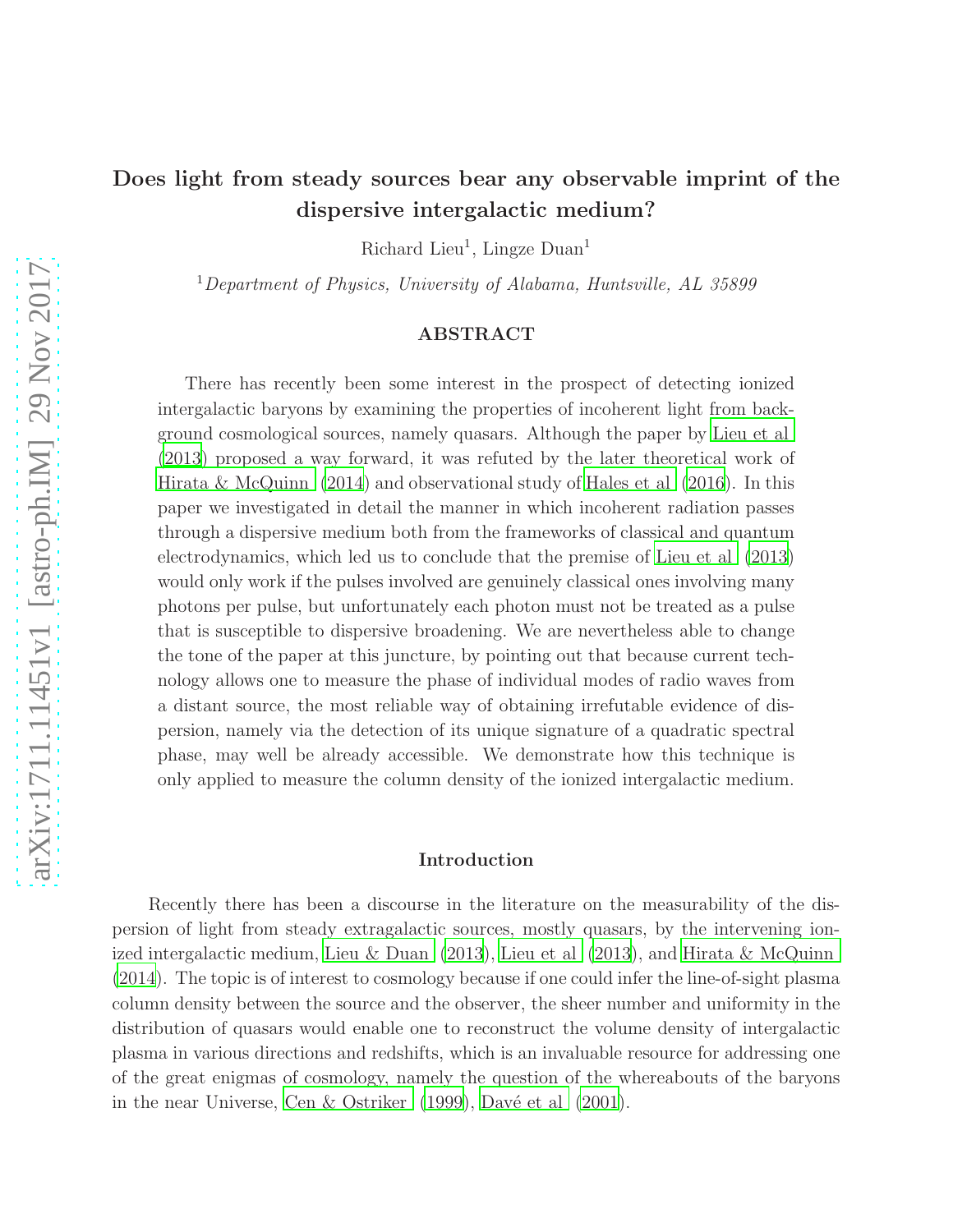The issue at stake here is as follows. On one hand, lines-of-sight dispersion are undoubtedly measurable effects for unsteady extragalactic sources with clear time signatures like fast radio bursts [\(Thornton et al \(2013](#page-20-4))) which readily afford one with column density data for the relevant directions and redshifts, the directions to such sources are few and far between compared to quasars, and the source redshifts are usually unknown. On the other hand, although quasars are much more numerous, they are not sufficiently unsteady on the short timescales where the imprints of dispersion are detectable using conventional and well established methods, or for that matter any method. Indeed, while [Lieu & Duan \(2013\)](#page-20-3) and [Lieu et al \(2013\)](#page-20-0) suggested possible ways forward, [Lieu et al \(2013](#page-20-0)) already pointed out why [Lieu & Duan \(2013\)](#page-20-3) cannot actually work and provided an improved way to reinstate it, [Hirata & McQuinn \(2014\)](#page-20-1) argued that the assumptions underlying [Lieu et al](#page-20-0) [\(2013\)](#page-20-0) itself are also flawed, and that in practice the dispersion of stationary light leaves behind no observable imprint in the context of the two 2013 papers, not even in terms of the microscopic statistical fluctuations of the light as compared to light from the same steady sources that did not pass through a dispersive medium. The dispute between [Lieu et al](#page-20-0) [\(2013\)](#page-20-0) and [Hirata & McQuinn \(2014\)](#page-20-1) was eventually settled by an analysis of real observational data in the radio by [Hales et al \(2016\)](#page-20-2), which led to the conclusion that either the intergalactic medium has far fewer baryons than the prediction of cosmological models, or [Hirata & McQuinn \(2014\)](#page-20-1) was right in asserting that the ideas of [Lieu et al \(2013\)](#page-20-0) could not work. The latter is much more likely to be the truth, as we shall demonstrate.

In this paper we provide a detailed treatment of the effect of an intervening plasma column on stationary chaotic light, i.e. incoherent radiation from a steady source with no preferred time stamp, to explain in both classical and quantum mechanical terms why [Lieu et al](#page-20-0) [\(2013\)](#page-20-0) must fail, unless the source is at least partially coherent on certain scales (some quasars could exhibit this characteristic). However, we defend [Lieu et al \(2013\)](#page-20-0) somewhat by pointing out an ambiguity in the full quantum approach to the problem that does not allow one to tell a priori whether Lieu et al  $(2013)$  or Hirata & McQuinn  $(2014)$  is the correct model of the real situation, and only an observational effort such as [Hales et al \(2016\)](#page-20-2) can offer a resolution (although there are also other experiments serving the same purpose of discernment). We then proceed to discuss yet another *new* endeavor to distinguish between stationary chaotic light that has and has not passed through a dispersive medium, using the framework that generalizes the [Hirata & McQuinn \(2014\)](#page-20-1) interpretation, and argue that current technology in radio astronomy can put the idea into action.

The plan of the paper is that we shall begin by reviewing the formalism for describing an electromagnetic wave. This is followed by a statement of the problem of photon noise, as we look for the simplest formulation that contains all the essentials. After that, we shall tackle the phenomenon of dispersion semi-classically, before going on to a full quantum treatment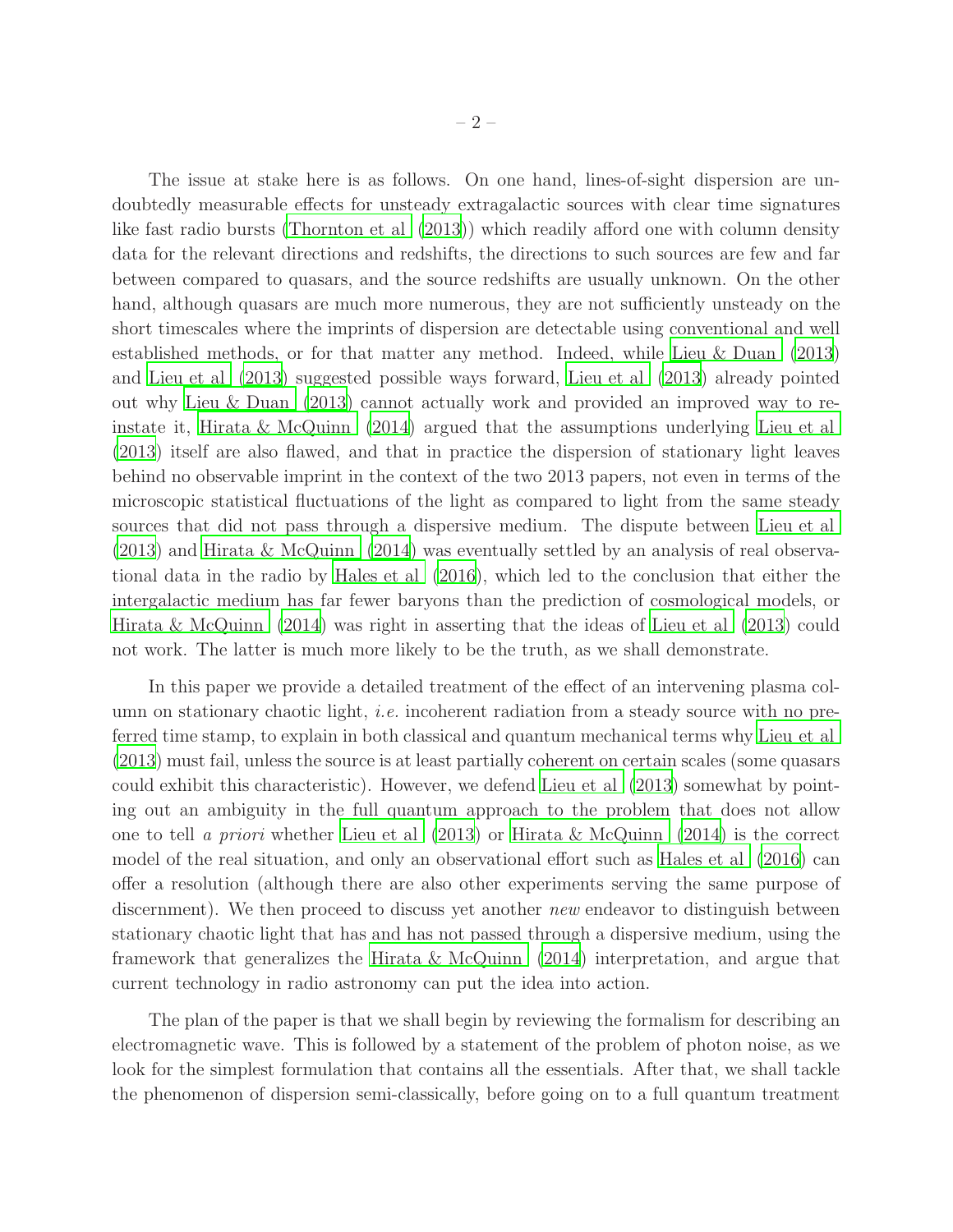and discuss the ambiguity that awaits, and how it may be resolved. Lastly, we address the ramifications, and how to rectify them with a new observational strategy.

### 1. Formalism

As preamble, it is useful to recapitulate the standard quantum and classical frameworks, so that the notation and ansatz are both clear. We shall henceforth work in units  $\hbar = c = 1$ .

### 1.1. The intensity

Classically an electromagnetic field in free space (where the free charge density is  $\rho =$ 0) may be represented by a vector potential  $\mathbf{A}(t, \mathbf{r})$  satisfying the wave equation and the transversality condition  $\nabla \cdot \mathbf{A} = 0$ . The electric and magnetic fields are given by

$$
\mathbf{E} = -\frac{\partial \mathbf{A}}{\partial t}, \qquad \mathbf{B} = \nabla \wedge \mathbf{A}.
$$
 (1)

In much of what follows we will consider a one-dimensional problem, where the field is described by a potential with a single component, say  $A_x(t, z) = \mathcal{A}(t - z)$ . Then the nonvanishing field components are  $E_x = B_y = -A'(t-z)$ , where the prime denotes the derivative with respect to the argument of the function. The Poynting vector lies in the z direction and its magnitude (the intensity) is

<span id="page-2-0"></span>
$$
I = |\mathbf{E} \wedge \mathbf{B}| = E_x B_y = [\mathcal{A}'(t-z)]^2.
$$
 (2)

In the quantum treatment, we have a vector potential operator  $A(t, r)$  which again satisfies the wave equation and transversality condition. In the one-dimensional case, it may be written in terms of creation and annihilation operators in the form

<span id="page-2-1"></span>
$$
\hat{A}_x(t,z) = \hat{A}_x^{(+)}(t,z) + \hat{A}_x^{(-)}(t,z) = \int_0^\infty \frac{d\omega}{\sqrt{4\pi\omega S}} \left[\hat{a}(\omega)e^{-i\omega(t-z)} + \hat{a}^*(\omega)e^{i\omega(t-z)}\right],\tag{3}
$$

where S is the cross-sectional area of the beam. (S has to appear for correct normalization; in effect we are assuming that the wave is confined within a tube of cross-section  $S$ , and restricting our consideration to the modes with no transverse momentum). Here the creation and annihilation operators satisfy the commutation relations

$$
[\hat{a}(\omega), \hat{a}^*(\omega')] = \delta(\omega - \omega'). \tag{4}
$$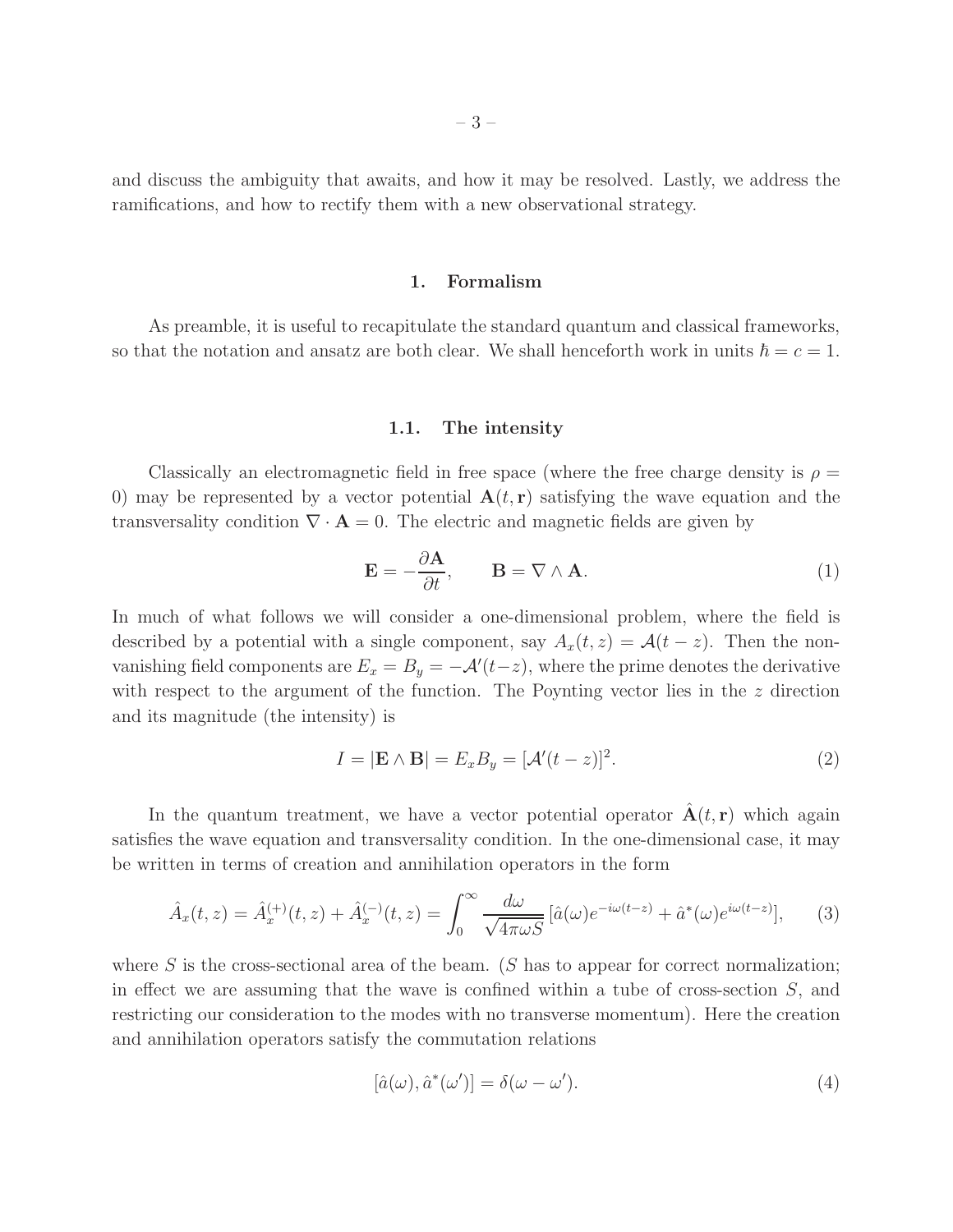It is easy to verify that  $E$  and  $A$  are conjugate variables, namely

$$
[\hat{E}_x(t-z), \hat{A}_x(t-z')] = \frac{i}{S} \delta(z-z'). \tag{5}
$$

The energy flux is again given by  $(2)$ , except that we must pay attention to the operator ordering problem. Under most scenarios, we are interested in measurements over intervals long compared to the period of the wave, *i.e.* we may use a cycle-averaged intensity. In that case, we only need to consider products of a positive and a negative frequency function (not two positives or two negatives, which would be very rapidly oscillating). In a quantum formulation, we have to ensure that negative-frequency parts appear to the left of positivefrequency ones, so

<span id="page-3-0"></span>
$$
\hat{I}(t) = \hat{E}_x^{(-)}(t)\hat{B}_y^{(+)}(t) + \hat{B}_y^{(-)}(t)\hat{E}_x^{(+)}(t) \n= 2\hat{A}_x^{(-)}'(t)\hat{A}_x^{(+)}(t) \n= \frac{1}{2\pi S} \int d\omega \, d\omega' \sqrt{\omega \omega'} \hat{a}^*(\omega) \hat{a}(\omega') e^{i(\omega - \omega')t}.
$$
\n(6)

### 1.2. Photon number flux

Often, we are interested not in measurements of the energy flux, but in photon-number counts, so it is also useful to define a photon-number flux  $\hat{M}(t)$ , the rate at which photons are crossing the area  $S$  at time  $t$ . In the case where we are dealing a one-dimensional beam with a narrow band of frequencies, there is a useful way to do this, described  $e.g.$  by section 6.2 of [Loudon \(2000\)](#page-20-5). Strictly speaking the integrations over  $\omega$  and  $\omega'$  in [\(6\)](#page-3-0) run only from 0 to  $\infty$ . However, there is no reason why we should not use  $k (= k_z)$  rather than  $\omega$ as the independent variable, and we could then include negative as well as positive values, representing waves travelling in the opposite direction. Obviously for narrow-band beams we shall assume that those modes with negative  $k$  are unoccupied. Equivalently, we can simply extend the integration over  $\omega$  to run over the whole real axis. Then we may define annihilation and creation operators  $\hat{a}(t)$  and  $\hat{a}^*(t)$  for photons at time t by

<span id="page-3-1"></span>
$$
\hat{a}(t) = \int_{-\infty}^{\infty} \frac{d\omega}{\sqrt{2\pi}} \hat{a}(\omega) e^{-i\omega t}, \qquad \hat{a}^*(t) = \int_{-\infty}^{\infty} \frac{d\omega}{\sqrt{2\pi}} \hat{a}^*(\omega) e^{i\omega t}.
$$
\n(7)

They clearly satisfy the commutation relation

<span id="page-3-3"></span>
$$
[\hat{a}(t), \hat{a}^*(t')] = \delta(t - t'). \tag{8}
$$

The rate at which photons cross the area  $S$ , located at  $z$ , at time  $t$  is then given by the operator  $\hat{M}(t-z)$  where

<span id="page-3-2"></span>
$$
\hat{M}(t) = \hat{a}^*(t)\hat{a}(t),\tag{9}
$$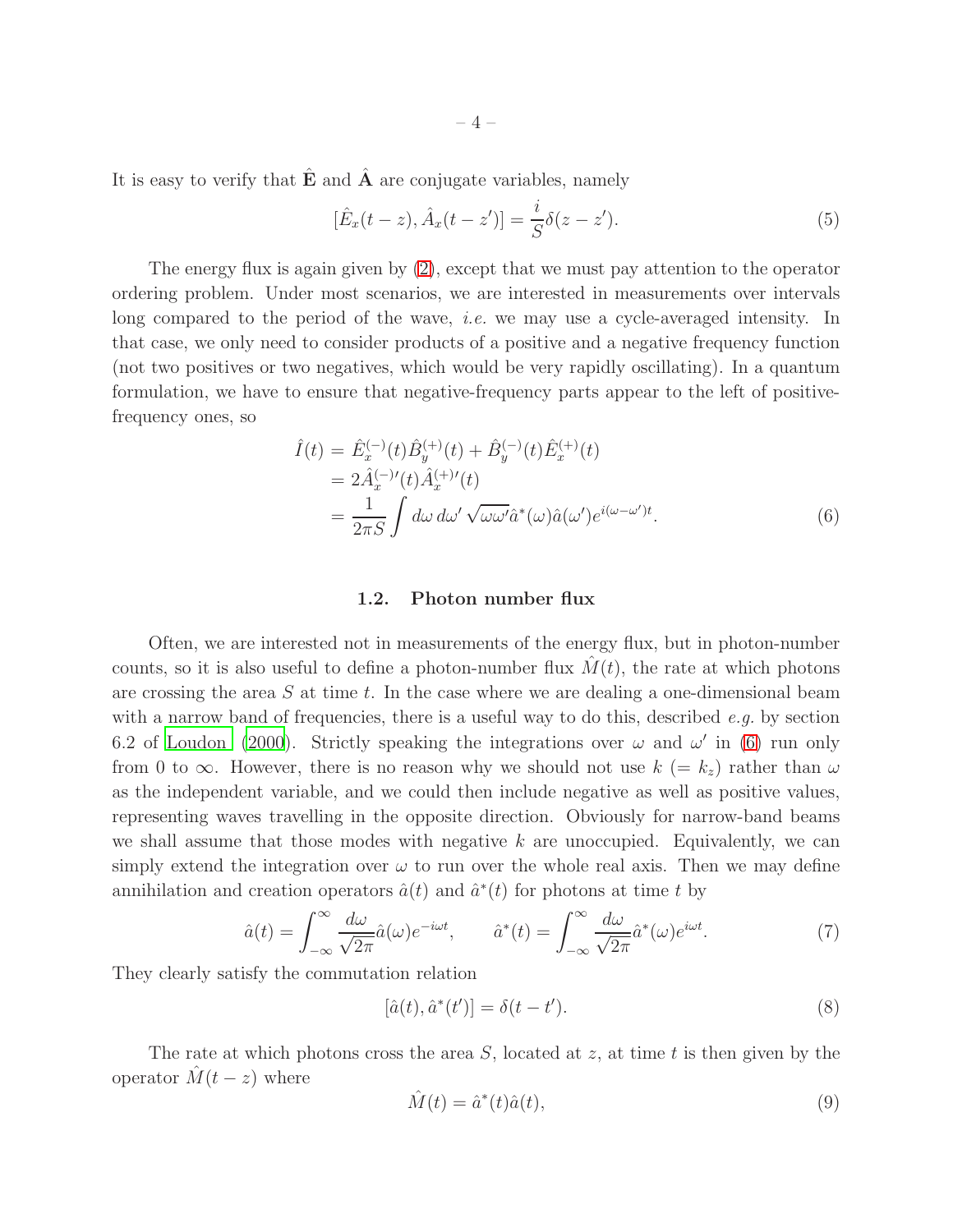so during a time interval  $[t_0, t_0 + \Delta t]$  the number of photons crossing the area is

$$
\int_{t_0}^{t_0 + \Delta t} dt \,\hat{M}(t). \tag{10}
$$

Note that if we integrate over all time, we obtain

$$
\int_{-\infty}^{\infty} dt \,\hat{M}(t) = \int_{0}^{\infty} d\omega \,\hat{a}^*(\omega)\hat{a}(\omega),\tag{11}
$$

i.e., the total photon number in the beam, as it should be.

It is also possible to express  $\hat{M}(t)$  in terms of the potentials. From [\(3\)](#page-2-1) one finds

$$
2\hat{A}^{(-)}(t)\hat{A}^{(+)}(t) = \frac{1}{2\pi S} \int \frac{d\omega \, d\omega'}{\sqrt{\omega \omega'}} \hat{a}^*(\omega) \hat{a}(\omega') e^{i(\omega - \omega')t}.
$$
 (12)

If the radiation has a dominant frequency  $\omega_0$ , due to a spectral line or a narrow band filter, then to a good approximation  $\sqrt{\omega \omega'} \approx \omega_0$  and, using [\(7\)](#page-3-1), one obtains

<span id="page-4-0"></span>
$$
\hat{M}(t) = 2S\omega_0 \hat{A}^{(-)}(t)\hat{A}^{(+)}(t).
$$
\n(13)

### 1.3. Coherent states

In relating the classical and quantum calculations, coherent states play an important role. The essential point is this. For every classical solution of Maxwell's equations described by a vector potential  $\mathcal{A}(t, r)$  there exists a corresponding coherent state  $|\mathcal{A}\rangle$ , unique up to a phase factor, which satisfies the eigenvalue equation

$$
\hat{\mathbf{A}}^{(-)}(t,\mathbf{r})|\mathcal{A}\rangle = \mathcal{A}^{(-)}(t,\mathbf{r})|\mathcal{A}\rangle,\tag{14}
$$

and correspondingly

$$
\langle \mathcal{A} | \hat{\mathbf{A}}^{(+)}(t, \mathbf{r}) = \mathcal{A}^{(+)}(t, \mathbf{r}) \langle \mathcal{A} |,
$$
\n(15)

Thus the expectation value of the field operator in this state is precisely this solution:

$$
\langle \mathcal{A} | \hat{\mathbf{A}}(t, \mathbf{r}) | \mathcal{A} \rangle = \mathcal{A}(t, \mathbf{r}). \tag{16}
$$

Owing to the preceding equations, this last result extends to any normally ordered product of field operators.

If A is the classical solution generated by a particular current distribution  $\mathbf{j}(t, \mathbf{r})$ , then in the quantum theory the application of this classical current distribution to the vacuum state will generate the corresponding coherent state,  $|\mathcal{A}\rangle$ .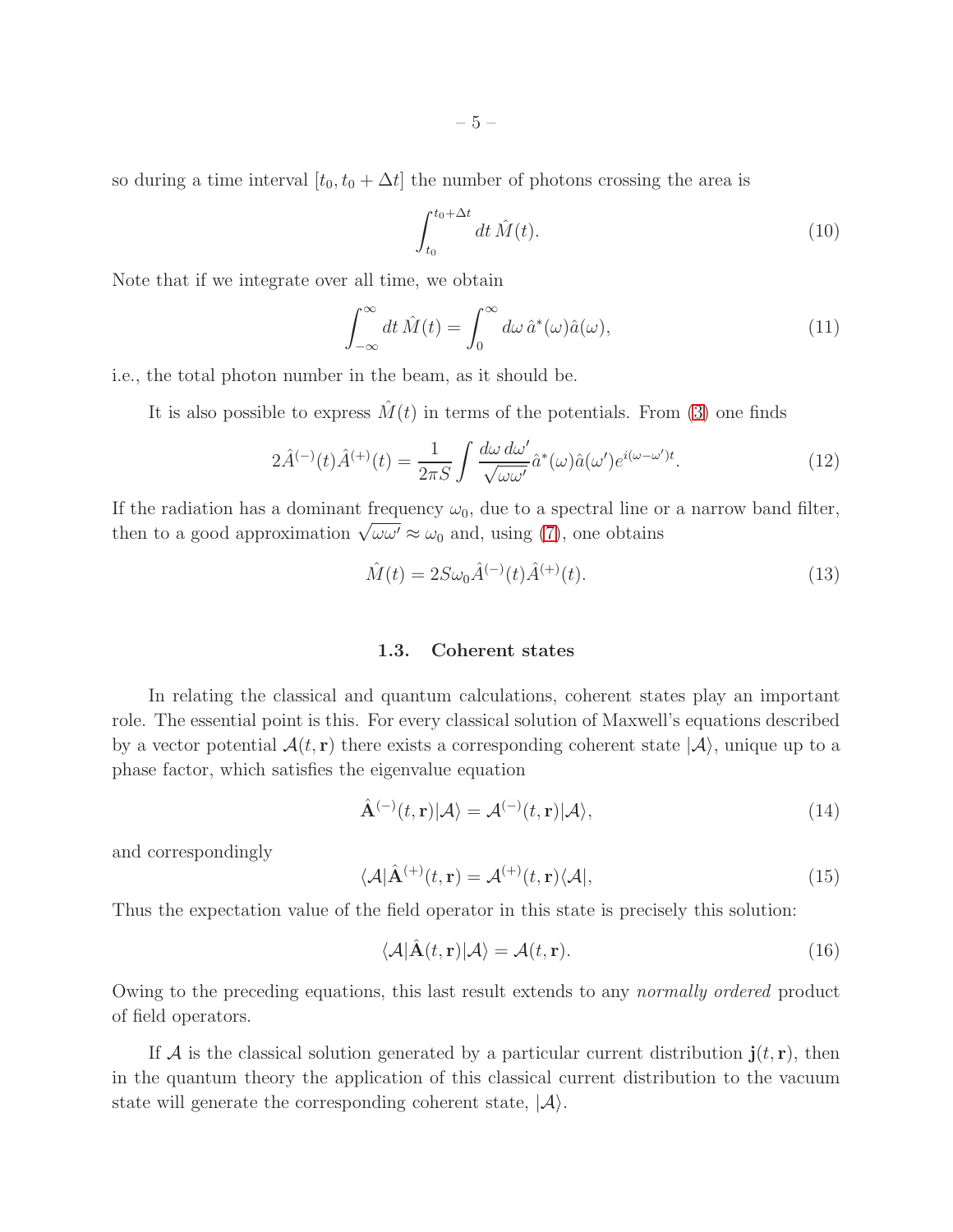In the case of a one-dimensional beam, we can write

$$
\mathcal{A}^{(+)}(t,z) = \int_0^\infty \frac{d\omega}{\sqrt{4\pi\omega S}} \alpha(\omega) e^{-i\omega(t-z)},\tag{17}
$$

with a corresponding expression for  $\mathcal{A}^{(-)}(t,z)$  in terms of  $\alpha^*(\omega)$ . Then the coherent states satisfy

$$
\hat{a}(\omega)|\mathcal{A}\rangle = \alpha(\omega)|\mathcal{A}\rangle, \qquad \langle \mathcal{A}|\hat{a}^*(\omega) = \alpha^*(\omega)\langle \mathcal{A}|. \tag{18}
$$

### 2. The problem

The question to be addressed is whether by observing light from continuous sources propagating to us through a dispersive medium we can detect the effects of dispersion as we certainly can with pulsed sources. For the moment, let us deal with the problem semiclassically.

There are three parts to the set-up, the source, the detector, and the propagation of the wave through the intergalactic medium.

## 2.1. The source

We may think of the distant source as a very bright disc (or a hemisphere or any other small shape) comprising many independent sources, such as electrons or atoms, centered for convenience on the origin. Importantly, the radius of the disc, though macroscopic, is very small compared to its distance from the observer, which will allow us later on to use a one-dimensional plane wave representation. Thinking classically for the moment, by an 'independent source' one means a source that emits coherent radiation over some (generally short) period of time. For example, if we are talking about an excited atom in a gas, it will count as a single independent source between one collision and the next; after that, because the phase changes discontinuously and randomly at each collision, it will count as a different source.

Classically, each source can be modeled as a current distribution, say  $\mathbf{j}_s(t, \mathbf{r})$  for the source number s. Here each  $j_s$  will be non-zero only in some small region of space and interval of time, and will typically be oscillating with some characteristic frequency, modulated by a slowly varying amplitude function that defines one pulse of emission from the source. So long as dispersion is negligible, the electromagnetic wave generated by this source is described by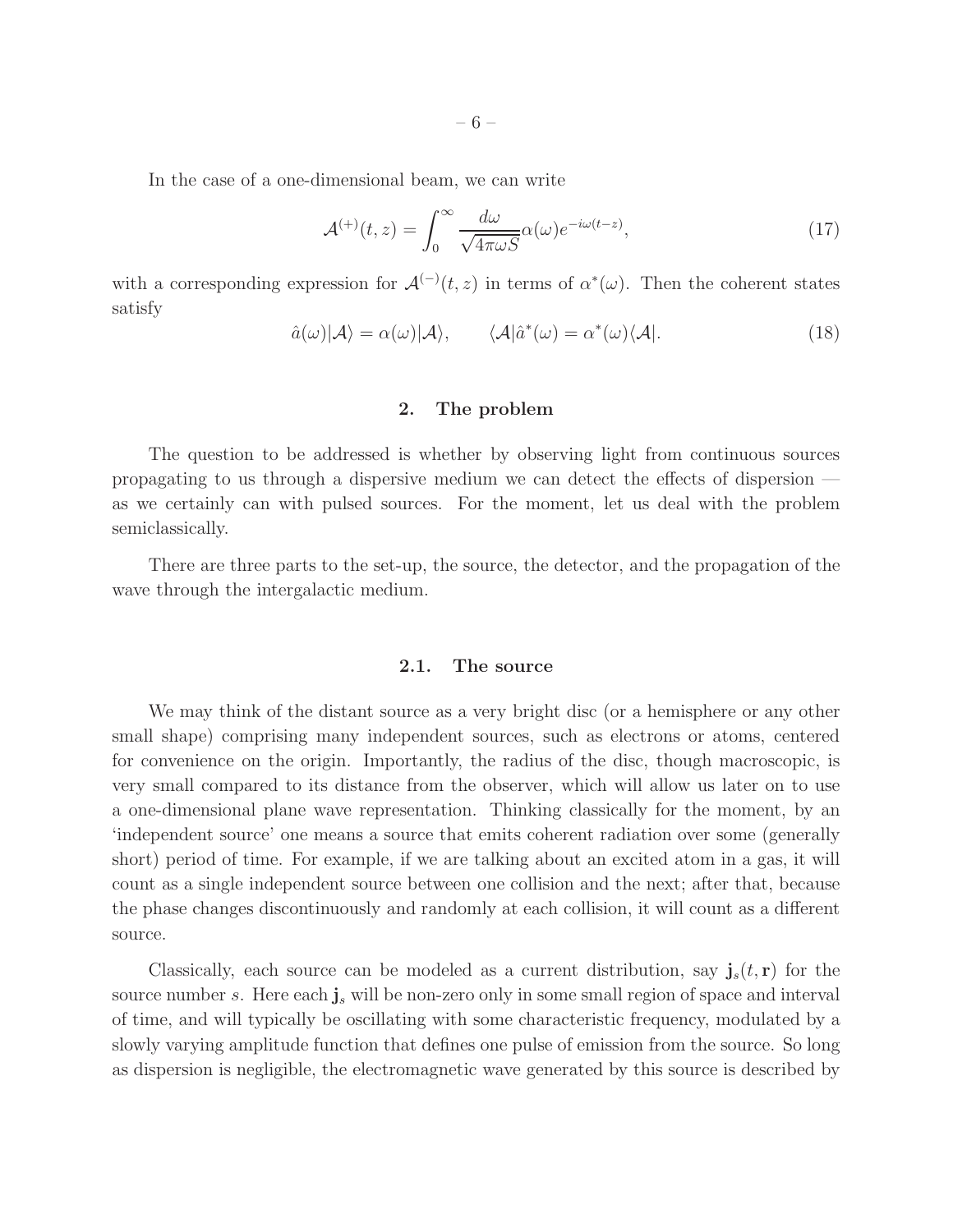a vector potential

<span id="page-6-0"></span>
$$
\mathbf{A}_s(t,\mathbf{r}) = \int d^3 \mathbf{r}' \frac{1}{4\pi |\mathbf{r} - \mathbf{r}'|} \mathbf{j}_s^{\mathrm{T}}(t - |\mathbf{r} - \mathbf{r}'|, \mathbf{r}'),\tag{19}
$$

where  $\mathbf{j}_s^{\mathrm{T}}$  is the transverse (divergenceless) part of the current  $\mathbf{j}_s$ . The question to be resolved in due course is the correspondence between pulses and photons, as far as the distant observer is concerned. The precise form that these functions  $\mathbf{j}_s$  take is of no importance. In estimating the results, we have to average over the time around which it is centered, over the phase of the emitted waves and over the various parameters that describe the shape of  $j_s$ .

But before doing that, we can simplify the picture. We are interested only in the value of the wave in the vicinity of the detector, placed at say  $\mathbf{r} = (0, 0, z)$  where always z is much larger than the values of the coordinates of  $r'$  in [\(19\)](#page-6-0). So it is possible to replace  $|r - r'|$  by  $(z - z')$  in the time argument of  $\mathbf{j}_s$ , and by z is the much more slowly varying denominator. This also means that transverse components of r are irrelevant, so the value of A is effectively constant across the detector. In other words, we are really only talking about plane wave propagation along the z axis, described by the two functions  $A_x(t, z)$  and  $A_y(t, z)$ . To simplify even further, we can suppose that a polarizer is introduced in front of the detector to eliminate one of the two plane polarizations, leaving only one amplitude function, say  $\mathcal{A} = A_x$ . Consequently, [\(19\)](#page-6-0) reduces to an expression of the form

<span id="page-6-3"></span>
$$
\mathcal{A}_s(t,z) = \mathcal{A}_s^{(+)}(t,z) = \frac{1}{4\pi z} \int d^3 \mathbf{r}' j_{s,x}^{\mathrm{T}}(t-z+z',\mathbf{r}') = \frac{F_s(t-z-t_s)}{4\pi z} e^{-i[\omega_0(t-t_s)+\varphi_s]},\tag{20}
$$

where again we assumed a dominant frequency  $\omega_0$ .

We could now treat  $z$  as a constant for the source (or observer) position, and reasonably choose to model  $F_s$  by a function of generic form, namely

<span id="page-6-4"></span>
$$
\frac{F_s(t - z - t_s)}{4\pi z} = f(t - t_s).
$$
\n(21)

Here we adopt the commonly used model of a Gaussian pulse

<span id="page-6-5"></span>
$$
f(t) = ae^{-t^2/(2\sigma^2)}.
$$
\n(22)

Hence, with

<span id="page-6-2"></span>
$$
\mathcal{A}^{(+)}(t,z) = \sum_{s} \mathcal{A}_s^{(+)}(t,z),\tag{23}
$$

we have the ensemble average

<span id="page-6-1"></span>
$$
\langle \mathcal{A}^{(-)}(t)\mathcal{A}^{(+)}(t')\rangle = \sqrt{\pi}a^2\lambda\sigma e^{-(t-t')^2/(4\sigma^2)}e^{i\omega_0(t-t')},\tag{24}
$$

where  $\lambda$  is the number of pulses per unit time; [\(24\)](#page-6-1) is a consequence of the random uncorrelated phases  $\varphi_s$  among the sources, which means only terms with  $s = s'$  in the double summation leading to  $(24)$  survive the averaging. The summation over s in  $(23)$  is also the reason why  $t_s$  no longer appears in  $t_s$ .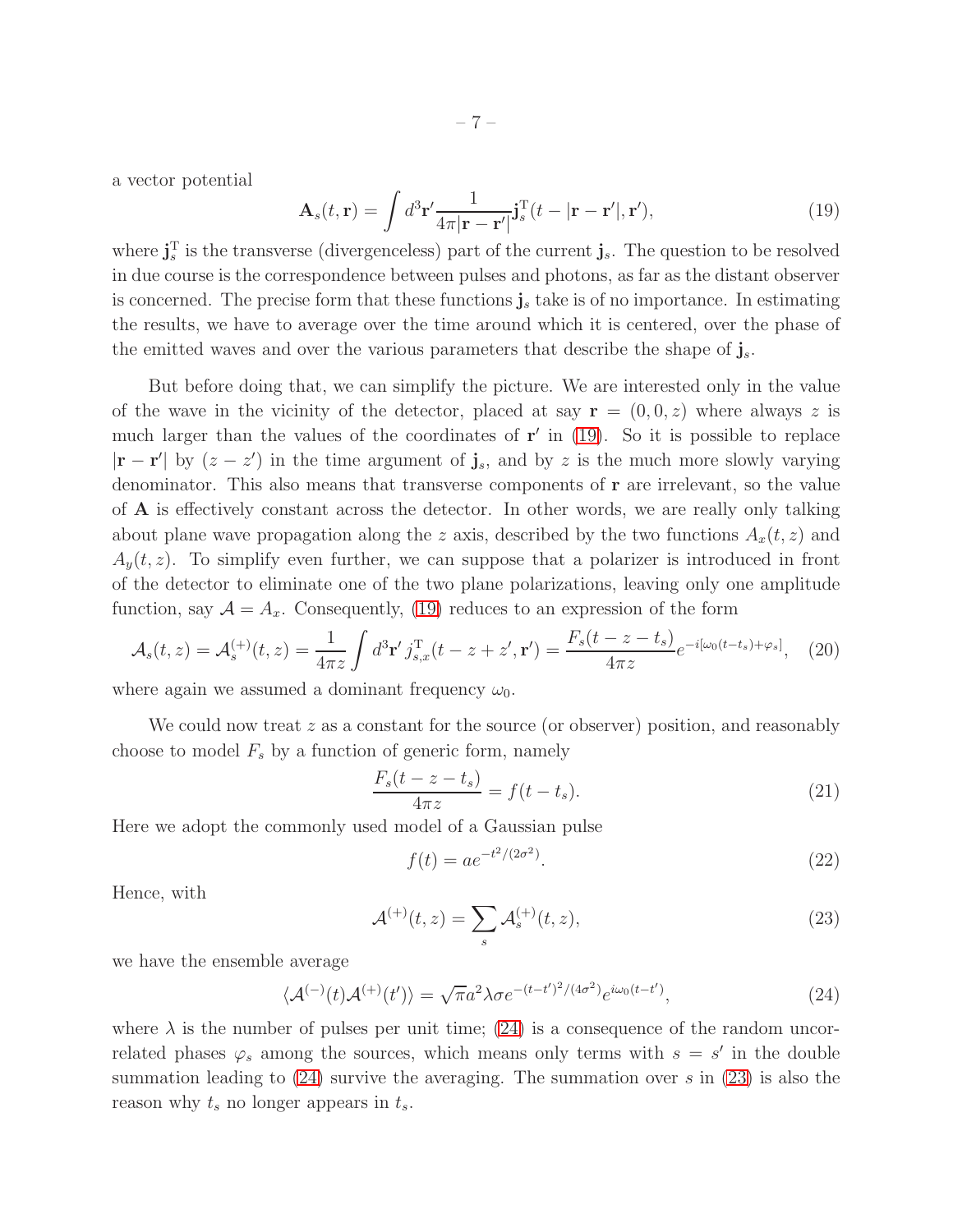### 2.2. The detector

Consider a simple photoelectric detector, of area S, which records the number of photons arriving during any particular time interval. For simplicity assume an efficiency factor  $\eta = 1$ . The detector is preceded by a frequency filter that transmits a narrow band of frequencies of width  $\delta\omega$  centered on  $\omega_0$ , a polarizer, and a telescope that transmits only light from a very small solid angle. The field at the detector is thus described by a vector potential  $\mathcal{A}(t, z)$ which is a sum of all the terms of the form [\(20\)](#page-6-3), if there is no dispersion of the light by the intervening medium.

Now in a semiclassical treatment, the number of photons detected within the time interval  $\Delta t$  is

<span id="page-7-5"></span>
$$
N(t_0, \Delta t) = \int_{t_0}^{t_0 + \Delta t} dt \, M(t), \tag{25}
$$

where  $M$  is given by the semiclassical equivalent of  $(9)$ , namely

<span id="page-7-0"></span>
$$
M(t) = \alpha^*(t)\alpha(t), \quad \text{with} \quad \alpha(t) = \int \frac{d\omega}{\sqrt{2\pi}} \alpha(\omega)e^{-i\omega t}, \quad (26)
$$

and  $\alpha^*(t)$  given by the conjugate of this equation. We are interested in the statistical properties of this rate. Of course, talking about 'photons' in a classical context is a little odd. This quantity  $N$  here is not in any way restricted to being an integer. Clearly this description cannot be entirely correct; N can at best be the *expectation value* of the number of photons detected. We return below to a proper quantum treatment. From  $(13)$  and  $(26)$ , however, we obtain the semi-classical result,

<span id="page-7-3"></span>
$$
M(t) = \alpha^*(t)\alpha(t) = 2S\omega_0 \mathcal{A}^{(-)}(t)\mathcal{A}^{(+)}(t). \tag{27}
$$

The ensemble average is, from [\(24\)](#page-6-1),

<span id="page-7-2"></span>
$$
\langle M(t) \rangle = \langle \alpha^*(t) \alpha(t) \rangle = 2\sqrt{\pi} S \omega_0 a^2 \lambda \sigma, \tag{28}
$$

where the last equality is valid only under the scenario of a distant source emitting many identical Gaussian pulses with random (carrier wave) phases and at random times, at the mean rate of  $\lambda$ .

We also wish to compute the averages  $\langle \alpha^*(t) \alpha(t') \rangle$  and  $\langle \alpha^*(\omega) \alpha(\omega') \rangle$ . From [\(24\)](#page-6-1) and [\(26b](#page-7-0)), one finds

<span id="page-7-1"></span>
$$
G(t-t') = \langle \alpha^*(t)\alpha(t') \rangle = 2\sqrt{\pi}S\omega_0 a^2 \lambda \sigma e^{-(t-t')^2/(4\sigma^2)} e^{i\omega_0(t-t')}.
$$
 (29)

Thus  $G(t)$  has a width  $\approx \sigma$ . More generally, the function  $G(t)$  is given by

<span id="page-7-4"></span>
$$
G(t) = 2S\omega_0\lambda \int dt' g(t')g^*(t'-t), \text{ where } g(t) = f(t)e^{-i\omega_0 t}
$$
 (30)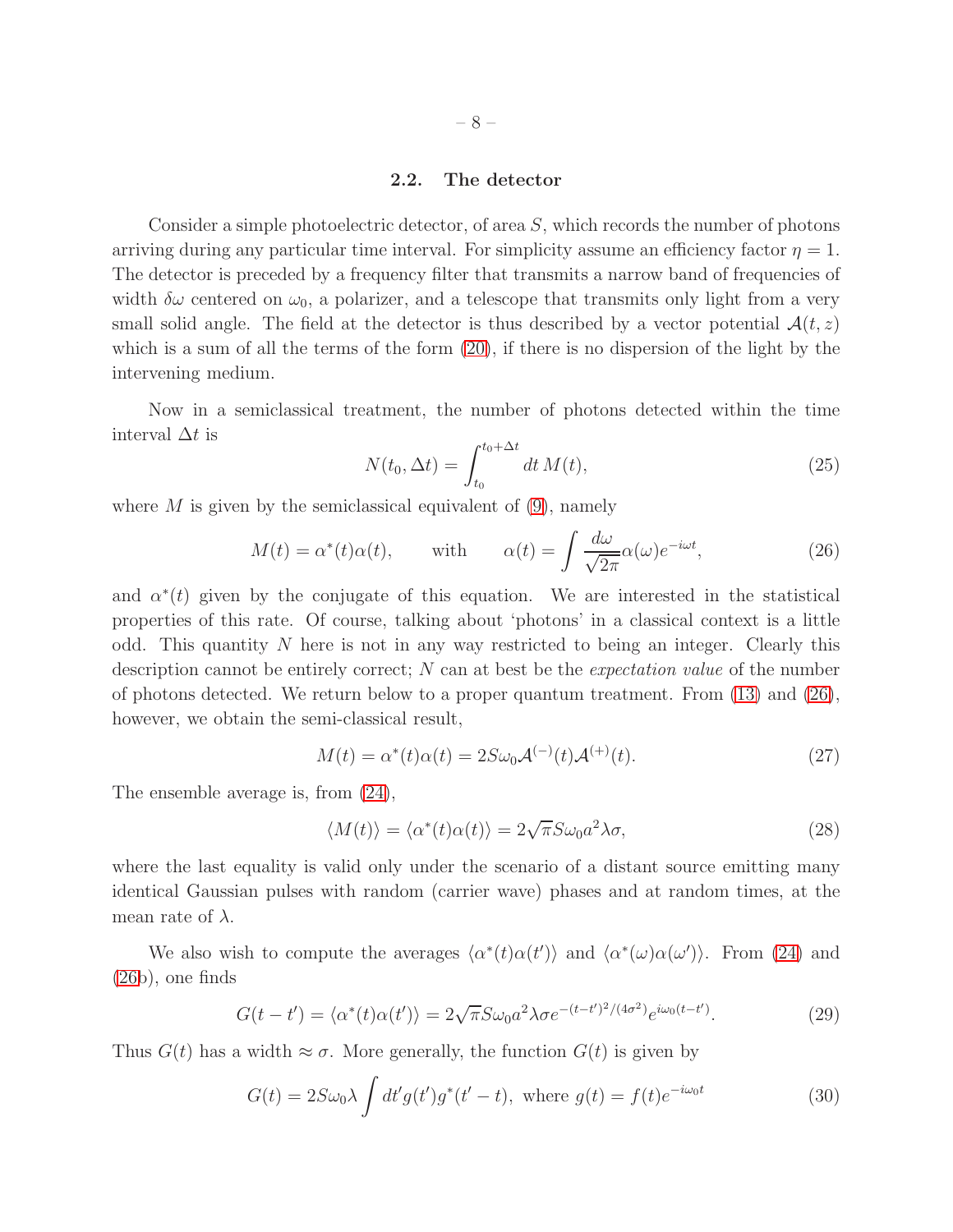and  $f(t)$  as defined in [\(21\)](#page-6-4) does not have to involve a Gaussian; rather, any real function  $f(t)$  for the envelope would suffice, and  $G(t)$  will have the same width as this envelope. In particular, however,

<span id="page-8-4"></span>
$$
\langle M(t) \rangle = G(0). \tag{31}
$$

If we further define  $\tilde{G}(\omega)$  as

<span id="page-8-0"></span>
$$
\tilde{G}(\omega) = \int dt \; G(t)e^{i\omega t}, \tag{32}
$$

and enlist [\(26b](#page-7-0)) again, we obtain

$$
\langle \alpha^*(\omega)\alpha(\omega') \rangle = \delta(\omega - \omega')\tilde{G}(\omega). \tag{33}
$$

In general,

<span id="page-8-5"></span>
$$
\tilde{G}(\omega) = 2S\omega_0\lambda|\tilde{g}(\omega)|^2
$$
\n(34)

where  $\tilde{g}(\omega)$  is the Fourier transform of  $g(t)$ . All these features are consequences of our model of the distant source as a statistically stationary emitter, namely one with no preferred zero of time, or (equivalently) the constituent Fourier components of  $A(t)$  are uncorrelated. In the case of  $t = t'$  the first equation of [\(29\)](#page-7-1) gives, with the help of [\(28\)](#page-7-2),

<span id="page-8-1"></span>
$$
\frac{1}{2\pi} \int \tilde{G}(\omega) d\omega = G(0) = \langle M(t) \rangle = 2\sqrt{\pi} S \omega_0 a^2 \lambda \sigma,
$$
\n(35)

a result that not only enforces the Parseval theorem, but also indicates that  $G(\omega)$  is the spectrum of the beam. The width  $\delta\omega$  of the spectrum and the width  $\sigma$  of  $G(t)$  obeys the relation

<span id="page-8-6"></span>
$$
\delta\omega \approx \frac{1}{\sigma} \tag{36}
$$

by virtue of the fact that  $G(t)$  and  $\tilde{G}(\omega)$  are Fourier pairs.

Note that while  $G(\omega)$  is real, this is not true of  $G(t)$ , which by [\(32\)](#page-8-0) satisfies the relation

<span id="page-8-2"></span>
$$
G^*(t) = G(-t). \t\t(37)
$$

From [\(35\)](#page-8-1), the *average* counting rate  $G(0)$  must as a result of [\(37\)](#page-8-2) be real. Hence, for an exposure time of  $T$  to the beam,

<span id="page-8-3"></span>
$$
\langle N(t_0, T) \rangle = G(0)T. \tag{38}
$$

We shall see that dispersion only changes the phase of each Fourier component, but not the value of  $G(t)$ ; in particular, this means the average counting rate  $G(0)$  is unaffected by the intervening medium.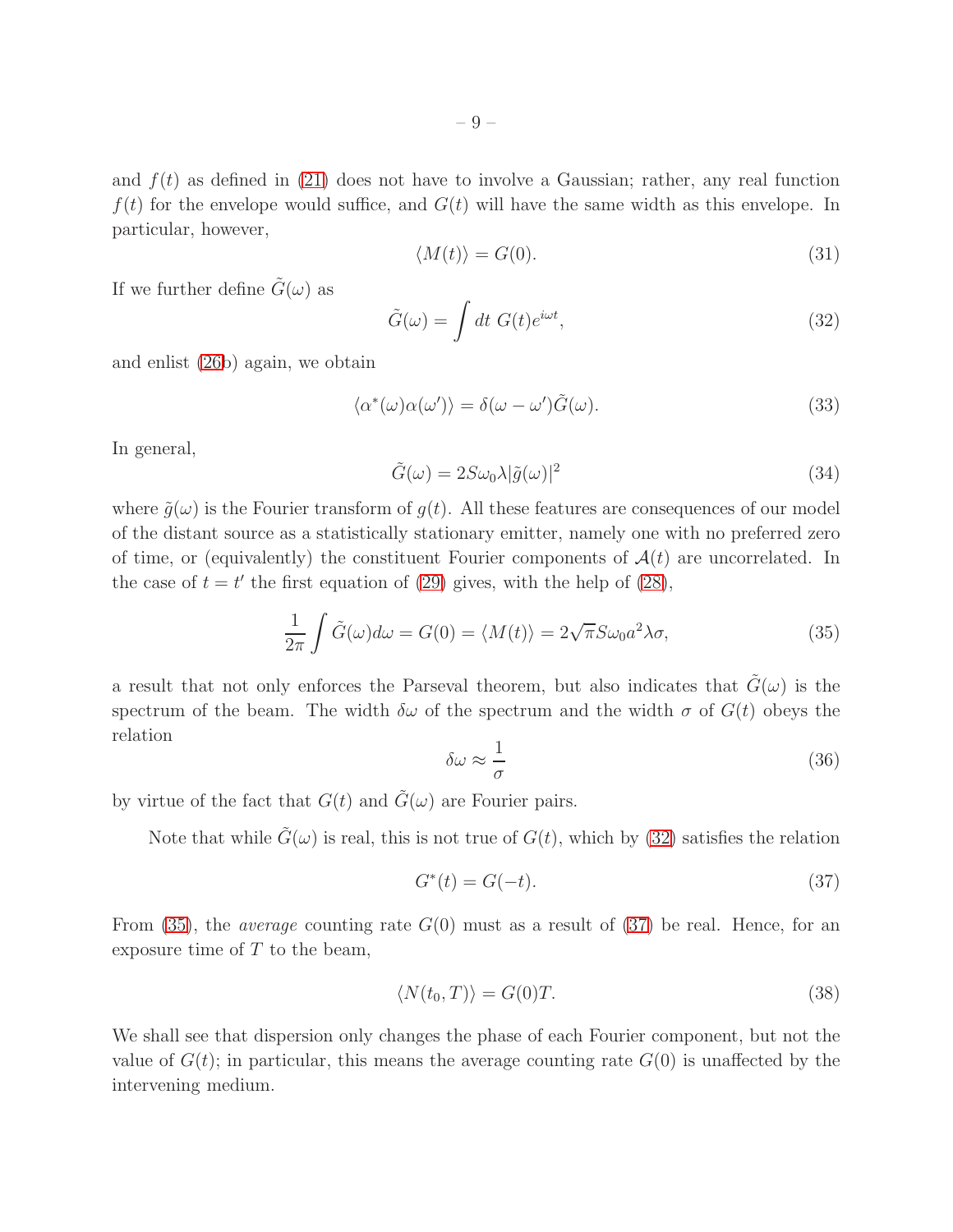### 2.3. Semiclassical treatment of brightness fluctuations

To evaluate the variance of the photon count number, we need to examine the secondorder correlation function

$$
\langle M(t)M(t')\rangle = \langle \alpha^*(t)\alpha(t)\alpha^*(t')\alpha(t')\rangle.
$$
\n(39)

From [\(27\)](#page-7-3) and [\(23\)](#page-6-2), one sees that as a result of the random phases  $\varphi_s$  there are two types of surviving terms: those from pairwise correlations in which there are only two distinct pulses  $s, s'$  ( $s \neq s'$ ) among the four participating ones, and those involving  $s = s'$  (*i.e.* all four pulses are the same). In general these two terms are written down in the same order as follows,

<span id="page-9-3"></span>
$$
\langle M(t)M(t')\rangle - \langle M\rangle^2 = |G(t-t')|^2 + 4S^2\omega_0^2\lambda \int dt''|g(t+t'')|^2|g(t'+t'')|^2 \tag{40}
$$

where  $g(t)$  was defined in [\(30\)](#page-7-4).

For Gaussian pulses in particular, the  $|G(t-t')|^2$  term leads to a  $\lambda^2 \sigma^2$  contribution to the two-point function, while the latter  $\lambda \sigma$  which is much smaller in the  $\lambda \sigma \gg 1$  limit of many overlapping pulses. Thus,

<span id="page-9-4"></span>
$$
\langle M(t)M(t')\rangle - \langle M(t)\rangle^2 = \left[S^2\omega_0^2 a^4 \lambda \sigma e^{-(t-t')^2/(2\sigma^2)}\right] (4\pi\lambda\sigma + 2\sqrt{2\pi}).\tag{41}
$$

For large  $\lambda \sigma$  one discards the last term, and

<span id="page-9-2"></span>
$$
\langle M(t)M(t')\rangle - \langle M(t)\rangle^2 \approx |G(t - t')|^2, \ \lambda\sigma \gg 1. \tag{42}
$$

which yields the radiometer equation of radio astronomy as a corollary, as we demonstrate immediately below.

The variance of photon counts over some exposure time  $T$  may now be derived from the formula

<span id="page-9-1"></span>
$$
(\delta N)^{2} = 2 \int_{0}^{T} dt \,(T - t)[M(t)M(0) - \langle M \rangle^{2}] \tag{43}
$$

which follows from squaring [\(25\)](#page-7-5) and taking the ensemble average. Under the  $\lambda \sigma \gg 1$ scenario, one may examine the behavior of the variance as T becomes very large or very small. In the former case, the integral is dominated by the region where  $t \ll T$ , *i.e.* 

$$
(\delta N)^2 \approx 2T \int_0^\infty dt \, |G(t)|^2. \tag{44}
$$

We may then write

<span id="page-9-0"></span>
$$
(\delta N)^2 \approx \frac{\delta t}{T} \langle N \rangle^2 \qquad (\delta \omega \Delta t \gg 1), \tag{45}
$$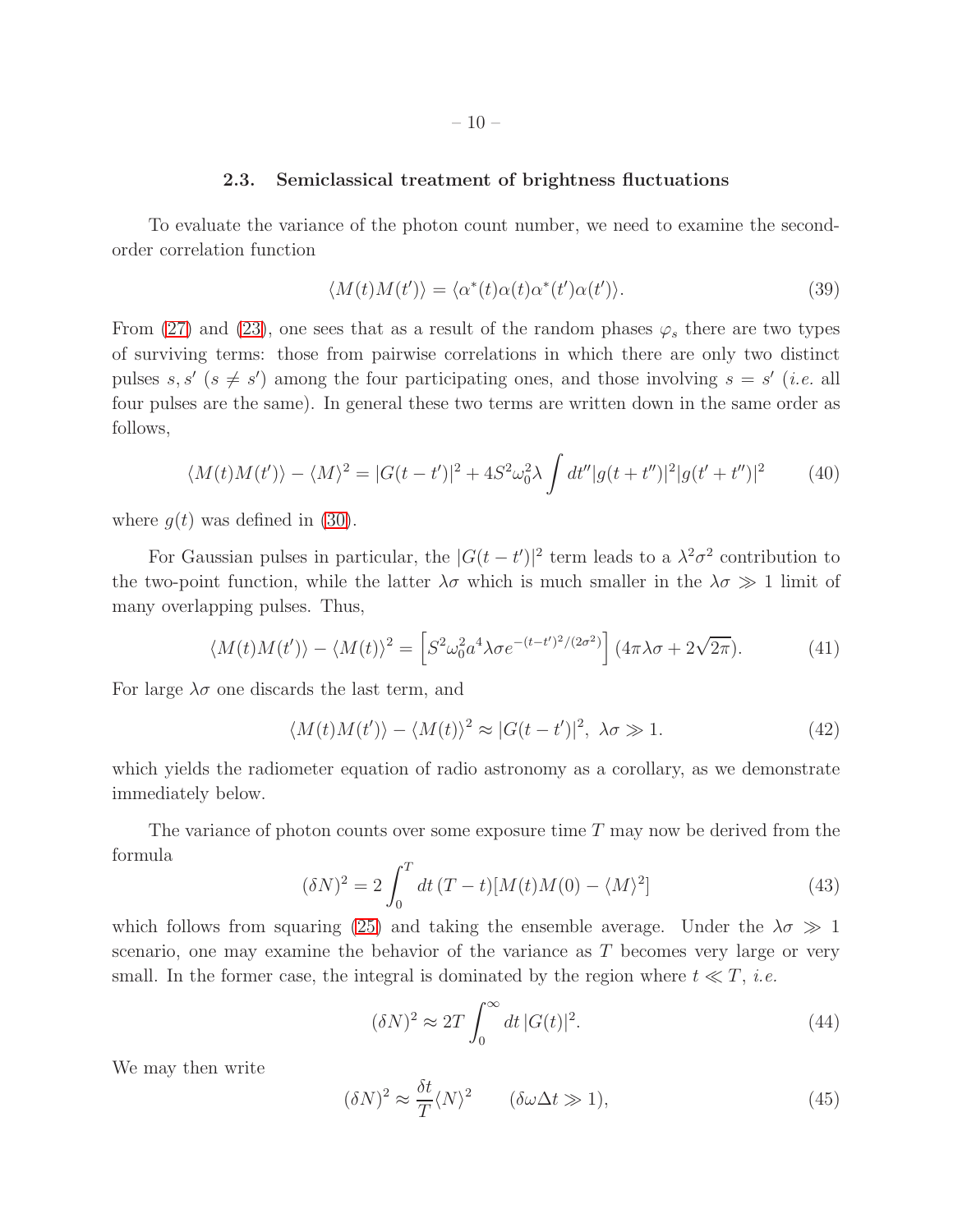where  $\delta t$  is given by

$$
\delta t = \frac{1}{G(0)^2} \int_{-\infty}^{\infty} |G(t)|^2 dt,\tag{46}
$$

and by [\(29\)](#page-7-1) is of order  $\sigma \approx 1/\delta\omega$  with  $\delta\omega$  being the width of  $\tilde{G}(\omega)$ , which is essentially the width of the spectrum of the beam. Thus, an alternative form of  $(45)$  is

<span id="page-10-0"></span>
$$
\left(\frac{\delta N}{\bar{N}}\right)^2 = \frac{1}{T\delta\omega}, \text{ for } T\delta\omega \gg 1,
$$
\n(47)

which is the radiometer equation.

In the opposite limit of  $T\delta\omega \ll 1$ , another approximation scheme should be applied to [\(43\)](#page-9-1), namely  $G(t)$  is nearly constant within the range of integration, equal to  $G(0)$ . We find

$$
(\delta N)^2 \approx \langle N \rangle^2 \qquad , \text{ for } T \delta \omega \ll 1. \tag{48}
$$

Together with [\(47\)](#page-10-0), the behavior of  $(\delta N)^2$  indicates that the maximum relative variance is reached at  $T\delta\omega \approx 1$ . When T becomes even smaller, the variance no longer increases like [\(47\)](#page-10-0) because the fluctuations, sometimes known as photon bunching noise, are correlated on timescales beneath the coherence length of  $\sigma \approx 1/\delta \omega$ .

A major inadequacy of the present treatment of fluctuations is the omission of Poisson noise, also referred to as the shot noise, which has the characteristic of  $(\delta N)^2 = N$  for all exposure times T however large or small. This indicates shot noise is a point process that originates from the corpuscular (particle) nature of light, *i.e.* it is a consequence of the quantum nature of radiation, and cannot emerge from the semiclassical formalism here.

### 2.4. Quantum treatment of brightness fluctuations

The first question here is how to represent the beam emanating from the source, but there is a very simple and well-established answer to that. The effect of classical current sources on the quantum vacuum state is to create coherent states. So it is natural to assume that the wave emanating from the source in our problem is represented by this coherent state  $|\mathcal{A}\rangle$ . Then all the calculations above go through more or less as before.

The only change that must be made is that when we write down the expression for the photon counting rate, we have to subtract the formally infinite vacuum value. In other words, we have to write the counting rate operator in normally ordered form, [\(9\)](#page-3-2). Explicitly, since

<span id="page-10-1"></span>
$$
\langle \mathcal{A} | : \hat{M}(t) : | \mathcal{A} \rangle = \langle \mathcal{A} | \hat{a}^*(t) \hat{a}(t) | \mathcal{A} \rangle = \alpha^*(t) \alpha(t), \tag{49}
$$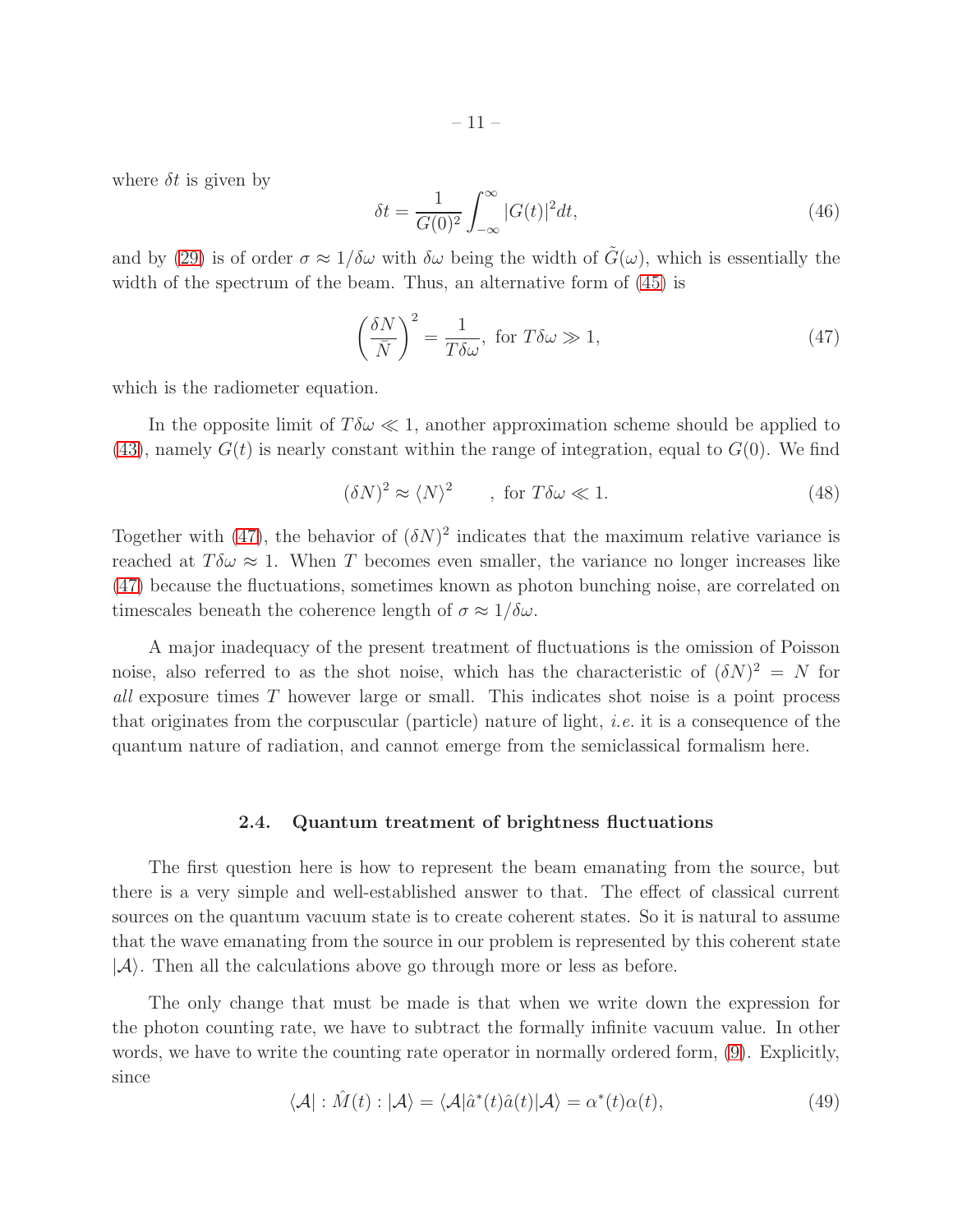this means that the value of average photon number count  $\langle N(t_0, T) \rangle$ , given by [\(38\)](#page-8-3), is finite.

However, the situation is quite different for the second-order correlation function. From [\(8\)](#page-3-3) and [\(9\)](#page-3-2), we find

<span id="page-11-0"></span>
$$
\hat{M}(t)\hat{M}(t')\colon = \hat{a}^*(t)\hat{a}^*(t')\hat{a}(t)\hat{a}(t') = \hat{M}(t)\hat{M}(t') - \hat{a}^*(t)\hat{a}(t')\delta(t-t') = \hat{M}(t)\hat{M}(t') - \hat{M}(t)\cdot\delta(t-t').
$$
\n(50)

Now the ensemble average of the expectation value of the normally-ordered product has precisely the same value [\(42\)](#page-9-2) as the semiclassical treatment in the limit of infinite  $\lambda \sigma$ , namely (after applying [\(31\)](#page-8-4) with  $M(t)$  replaced by :  $M(t)$  :),

$$
\langle :M(t)M(t'):\rangle = [G(0)]^2 + |G(t-t')|^2. \tag{51}
$$

We thus obtain,

<span id="page-11-2"></span>
$$
\langle M(t)M(t')\rangle - \langle M(t)\rangle^2 = |G(t-t')|^2 + G(0)\delta(t-t'). \tag{52}
$$

If we then apply  $(43)$  and integrate over t, we find for the variance of the photon number count

<span id="page-11-1"></span>
$$
(\delta N)^2 = 2 \int_0^T dt \, (T - t) |G(t)|^2 + N, \text{ for any } T,
$$
\n(53)

where the last term equals  $G(0)T$ . This is identical to the semiclassical result [\(43\)](#page-9-1) except for the addition of the final term, which is now the Poisson shot noise. Note that this extra term is simply  $\langle N \rangle$ , as is to be expected of shot noise.

The picture is now very similar to the way in which [Hirata & McQuinn \(2014\)](#page-20-1) derived the shot noise term, and highlights the origin of this term as the particle nature of radiation, namely photons. In this approach, the pulse arrival rate  $\lambda$  is so enormous that the last term of [\(40\)](#page-9-3) is negligible, it certainly has nothing to do with photon shot noise. Nevertheless, the reason why we said before [\(50\)](#page-11-0) that the derivation of the first and second order quantities differ has to do with normal ordering. On one hand, when evaluating the mean count rate  $\langle M(t) \rangle$ , one equated it to the ensemble average of  $\langle A| : M(t) : |A \rangle$  to remove an infinity, see [\(49\)](#page-10-1). On the other hand, for  $\langle M(t)M(t')\rangle$  one equated it to the ensemble average of  $\langle A|\hat{M}(t)\hat{M}(t')|A\rangle$ , *i.e. without* normal ordering. Thus there is a basic inconsistency in this formalism for computing measurable quantities, even if it leads to agreement with observations.

The alternative approach to the shot noise problem, provided in Lieu [et al \(2013](#page-20-0)), does not suffer from the same difficulty. Here we wish to revisit it to highlight the point, and also to show that [Lieu et al \(2013\)](#page-20-0) does nevertheless have its own unique problems in explaining certain other aspects of the behavior of radiation – problems not shared by the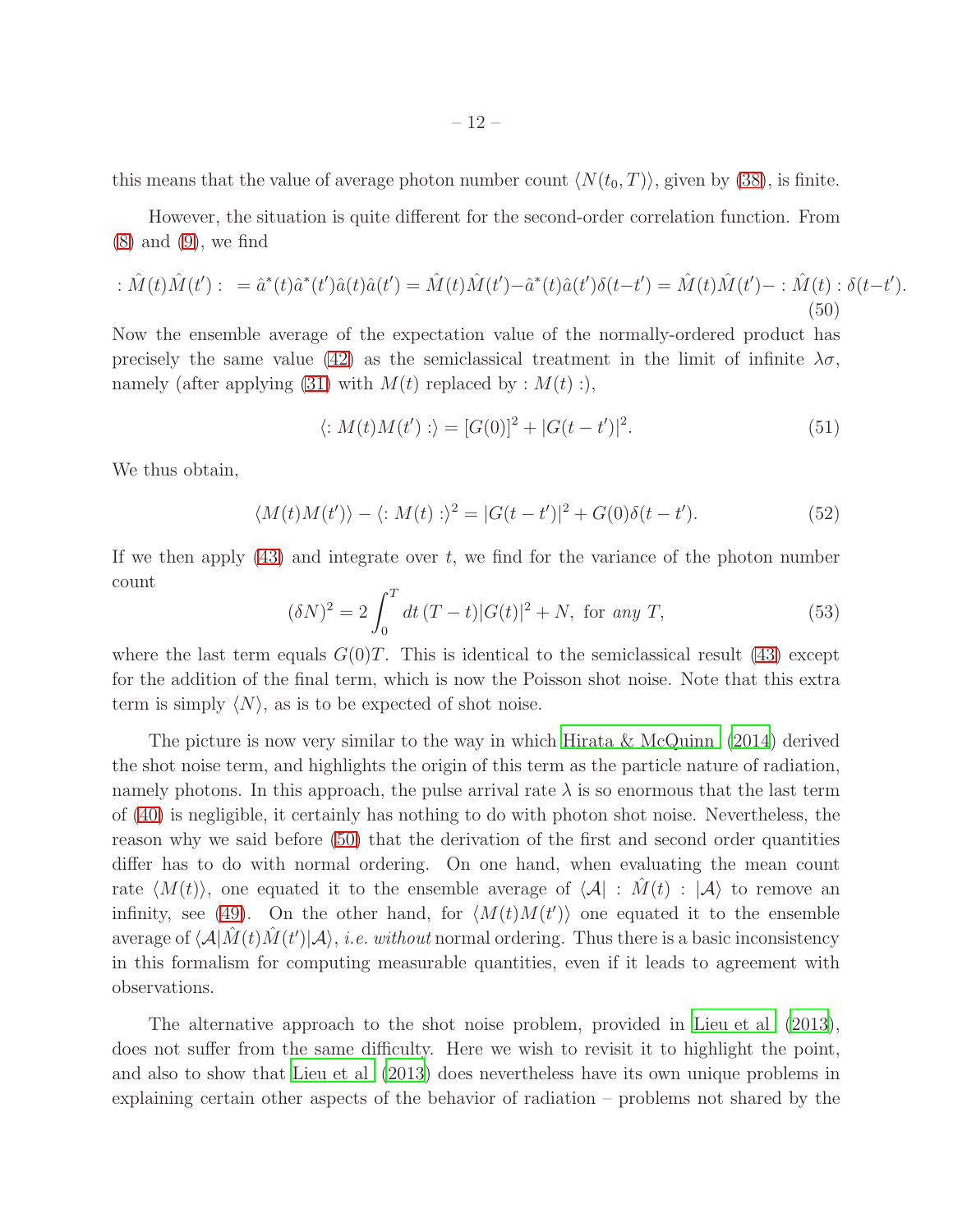aforementioned approach (which is also the generally accepted one). To be precise, we are not referring to the difference between [Hirata & McQuinn \(2014\)](#page-20-1) and [Lieu et al \(2013\)](#page-20-0) in their prediction of line-of-sight dispersion effects (since we have not addressed the phenomenon of dispersion yet); rather, there are other effects that can be already used to experimentally compare and contrast these two models.

In [Lieu et al \(2013\)](#page-20-0), the shot noise component is attributed to the  $\lambda \sigma$  term of [\(41\)](#page-9-4), in the sense that  $\lambda$  is treated as the photon arrival rate at the observer, *i.e.* each photon is a pulse. This assumption greatly limits  $\lambda$  to much more modest values such that the last term of  $(41)$  $(41)$  $(41)$  cannot always be ignored<sup>1</sup> To elaborate,  $(28)$  and  $(41)$  together imply

<span id="page-12-1"></span>
$$
\langle M(t)M(0)\rangle - \langle M\rangle^2 = |G(t)|^2 + 2\sqrt{2\pi}S^2\omega_0^2 A^4 \lambda \sigma e^{-t^2/(2\sigma^2)}.
$$
\n(54)

Substituting [\(54\)](#page-12-1) into [\(43\)](#page-9-1), one again obtains [\(53\)](#page-11-1), but *only* in the limit of  $T \gg \sigma$ , or equivalently  $T \delta \omega \gg 1$ . The reader can verify that unlike [\(53\)](#page-11-1), which holds for all T, the expression for  $(\delta N)^2$  here no longer has N as its last term, rather some other quantity less than N, when  $T\delta\omega < 1$ . To understand the discrepancy, one must compare the last terms of [\(52\)](#page-11-2) and [\(54\)](#page-12-1). In the former, the term is a Dirac delta function that portrays the impossibility of 'resolving a photon', i.e. shot noise obeys Poisson statistics from indefinitely large to infinitesimally small scales. In the latter, the point process of shot noise is manifested only on long timescales, but not on scales small enough to probe the exponential structure of the last term of [\(54\)](#page-12-1).

Turning to experimental evidence, the cross correlation at zero lag between the intensity time series of two beams that emerge from a 50:50 beam splitter when the incident beam con-sists of incoherent radiation, [Hanbury Brown & Twiss \(1957\)](#page-20-6), revealed only the first term<sup>[2](#page-12-2)</sup> of [\(52\)](#page-11-2) but not the last term, see *e.g.* the discussion on the  $g^{(2)}$  correlator in [Loudon \(2000](#page-20-5)). This clearly demonstrates that photons are fundamentally structureless and indivisible at the beam splitter, *i.e.* a photon can randomly be assigned to one of the two emerging beams, but cannot be in both beams. Thus the evidence is consistent with [\(52\)](#page-11-2). In [\(54\)](#page-12-1), however,

<span id="page-12-0"></span><sup>&</sup>lt;sup>1</sup>This is quite unlike [Hirata & McQuinn \(2014](#page-20-1)), which considers each spherical wave packet emitted by an atom or ion to be a pulse the observer has finite probability of detecting. Since there are many emitting atoms or ions in the quasar, each pulse has only a tiny fraction of a photon's energy, i.e. the modulus square of the sum of the many overlapping (interfering) pulse amplitudes gives the probability of an arriving photon. Thus  $\lambda$  for the spherical atomic pulses is far larger than the photon pulses, but experiments clearly preferred the former as the correct model.

<span id="page-12-2"></span><sup>&</sup>lt;sup>2</sup>One should not be surprised at all that the first term was detected in the cross correlation, because its origin is the genuine wave nature of light. Thus intensity fluctuations caused by this term are found having identical patterns in the two beams that emerged from the beam splitter from the same primary (incident) beam.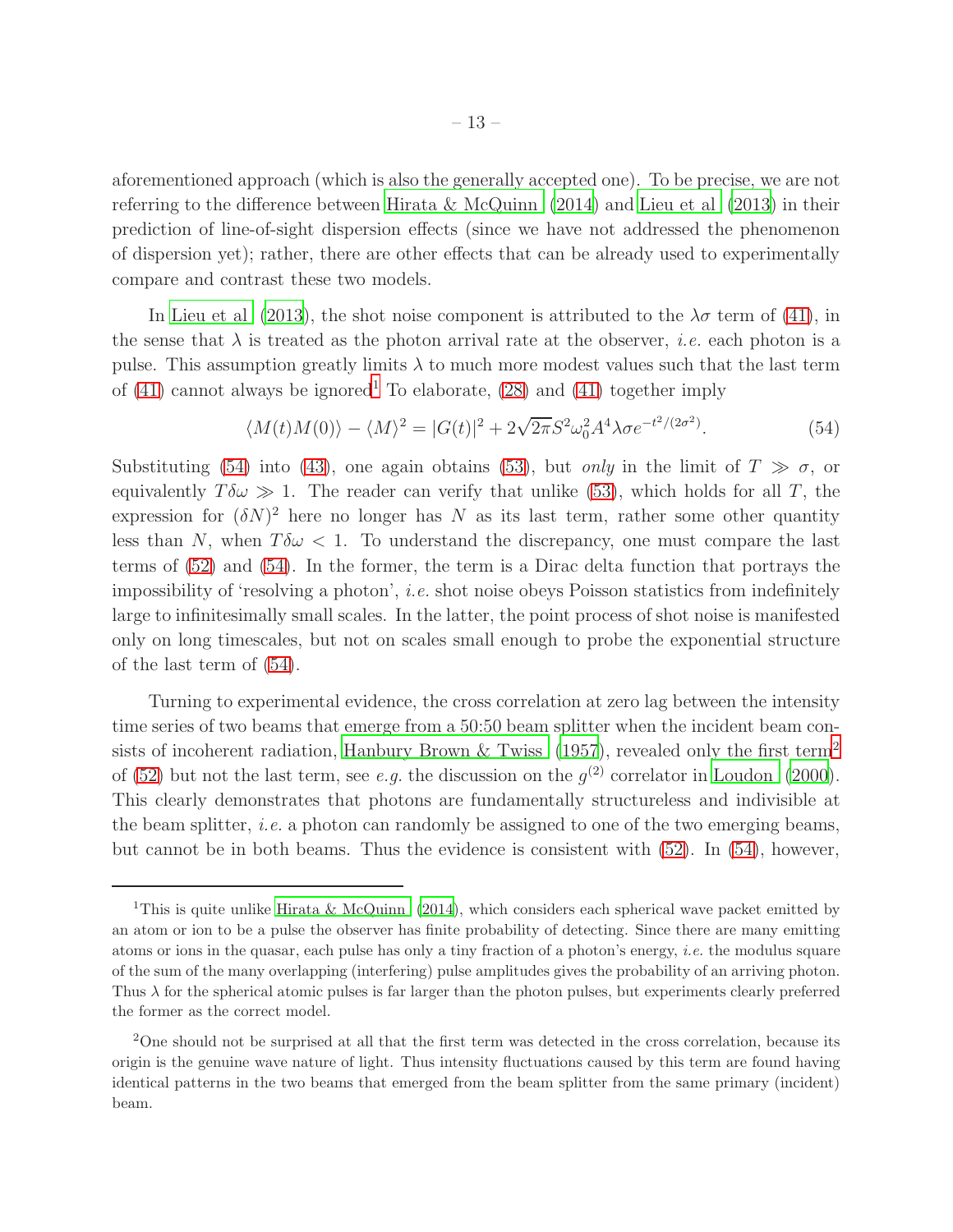the last term also owes its origin to the wave nature of light in the sense that pulses (or wave packets) can readily be divided by the beam splitter. This means, according to [\(54\)](#page-12-1), the cross correlation should contain a contribution from the last term, and both terms should exhibit correlation power at finite lag, provide the lag is not  $\gg \sigma$ . In reality, one only sees the first term at zero and small lags. Moreover, the fact that even the cross correlation at zero lag exhibited no sign of the shot noise contribution irrespective of the timing accuracy of one's apparatus lends further support to the absence of a scale that marks the departure of photon shot noise from genuine Poisson statistics.

Thus the weight of observational evidence appears to strongly favor [\(53\)](#page-11-1), namely the view that the distant light source consists of an almost infinite number of atoms and electrons emitting spherical pulses of radiation all distant observers can see (hence the pulse rate  $\lambda \to \infty$ , reducing the relative importance of the last term of [\(40\)](#page-9-3) to zero), so photon shot noise cannot be due to pulse fluctuations. Rather, it is a consequence of the normal ordering recipe of quantum operators, even if this recipe is not self-consistent in the sense that one calculates the mean photon rate and its variance differently. Regrettably there are no further options: one has to settle the matter somewhat unsatisfactorily in this fashion. Only when we do that, will it be possible to understand how [Lieu et al \(2013\)](#page-20-0) wrongly predicted the effect of dispersion on incoherent light.

### 2.5. Dispersion

The effect of dispersion is already discussed in detail in [Lieu et al \(2013](#page-20-0)), but see also [Bohm \(1951\)](#page-19-2), and [Born & Wolf \(1970\)](#page-19-3). In essence, if a beam with characteristics of [\(20\)](#page-6-3) and [\(22\)](#page-6-5) propagated through a uniform dispersive medium, it will arrive with the source function modified to

<span id="page-13-0"></span>
$$
\mathcal{A}_s(t,z) = \mathcal{A}_s^{(+)}(t,z) = e^{-i\varphi_s} \int \frac{d\omega}{2\pi} \tilde{g}(\omega) e^{i\omega t_s} e^{-i\omega t + i\omega_0 z/v_p + i(\omega - \omega_0)z/v_g + ik_0''(\omega - \omega_0)^2 z/2 + \cdots}, \tag{55}
$$

where  $\tilde{g}(\omega)$  is the Fourier transform of  $g(t)$  with  $g(t)$  as defined in [\(30\)](#page-7-4), the phase and group velocities are

<span id="page-13-1"></span>
$$
v_p = \frac{\omega_0}{k_0} = \left(1 - \frac{\omega_p^2}{\omega_0^2}\right)^{-1/2} \approx 1 + \frac{\omega_p^2}{2\omega_0^2},\tag{56}
$$

and

<span id="page-13-2"></span>
$$
v_g = \left(\frac{d\omega}{dk}\right)_{k=k_0} = \left(1 - \frac{\omega_p^2}{\omega_0^2}\right)^{1/2} \approx 1 - \frac{\omega_p^2}{2\omega_0^2};\tag{57}
$$

respectively, and  $k_0'' = (d^2k/d\omega^2)_{\omega_0}$ .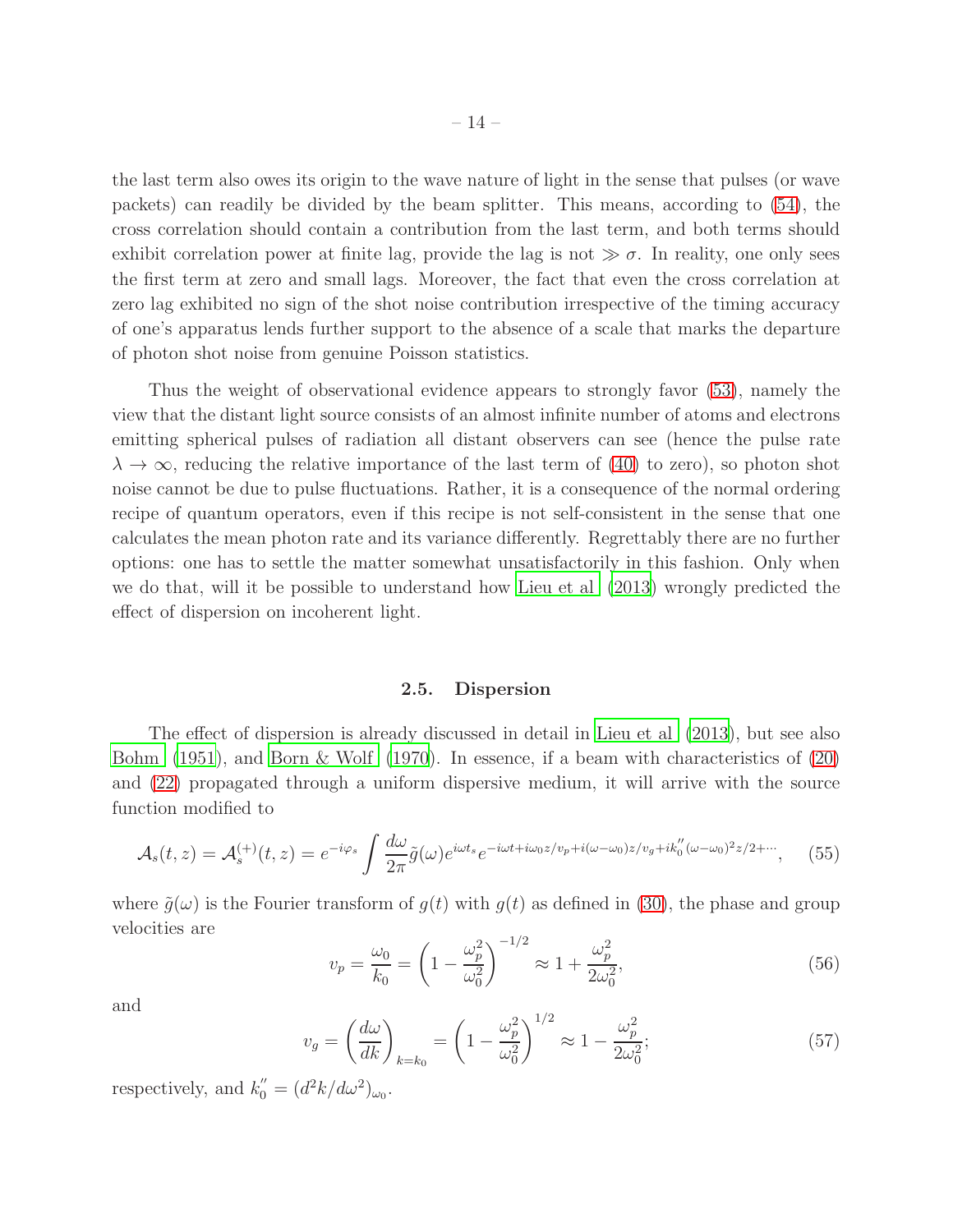The crucial point to emphasize is that dispersion does not change the functions  $\tilde{G}(\omega)$ and  $G(t)$  as defined in [\(34\)](#page-8-5) and [\(30\)](#page-7-4) respectively. To see this, we first observe that the integrand of [\(55\)](#page-13-0) less the  $e^{-i\omega t}$  factor is in fact the Fourier amplitude of the original pulse  $f(t-t_s)e^{-i\omega_0(t-t_s)}$ , namely  $\tilde{g}(\omega)e^{i\omega t_s}$ , after this amplitude is modified by the passage of the beam through the dispersive plasma column. Thus the effect of dispersion is to replace  $\tilde{q}(\omega)$ by  $\tilde{g}'(\omega)$ , *i.e.* 

$$
\tilde{g}(\omega) \to \tilde{g}'(\omega) = \tilde{g}(\omega)e^{i\omega_0 z/v_p + i(\omega - \omega_0)z/v_g + ik_0''(\omega - \omega_0)^2 z/2 + \cdots}.
$$
\n(58)

Yet, from [\(34\)](#page-8-5), the beam spectrum  $\tilde{G}(\omega)$  does not depend on the phase of g (now g'). This means,  $G(t)$  is unchanged by dispersion. It then follows from [\(31\)](#page-8-4) and [\(52\)](#page-11-2) that the mean photon rate and its autocorrelation function, i.e. both first and second order quantities, are also unaffected. More generally, [Wang et al \(1989\)](#page-20-7) proved that, if shot noise is ignored, all n-point functions of the photon rate (or the intensity) are unaffected by dispersion. Fundamentally, the reason has to do with the random uncorrelated phase  $\varphi_s$  of the pulses. While dispersion adds a systematic phase  $\xi_s$  to  $\varphi_s$ , there is no net effect because it does not alter the fact that once  $\langle e^{i\varphi_s}e^{-i\varphi_{s'}}\rangle$  vanishes,  $\langle e^{i(\xi_s+\varphi_s)}e^{-i(\xi_{s'}+\varphi_{s'})}\rangle$  must also vanish (assuming  $s \neq s'$  in both cases).

The conclusion is that Hirata & McQuinn  $(2014)$  were right in asserting the absence of any measurable imprints, of the sort described in [Lieu et al \(2013\)](#page-20-0), due to the passage of incoherent light through a dispersive medium. It should also be pointed out that if the shot noise model were that of [Lieu et al \(2013](#page-20-0)), then the last term of [\(54\)](#page-12-1) or [\(40\)](#page-9-3) would indeed have represented observable evidence of dispersion because of pulse broadening. But, as already explained in the last section, even 'non-dispersive' experiments on incoherent light do not support the [Lieu et al \(2013\)](#page-20-0) model of photon shot noise. It should therefore come as no surprise that the analysis of radio quasar data by [Hales et al \(2016\)](#page-20-2) failed to reveal the dispersive effects predicted by the two 2013 papers of Lieu.

### 3. Is there really no imprint of dispersion on stationary light?

In the foregoing sections we extended the formal treatment of [Wang et al \(1989](#page-20-7)) to include the particle (photon) nature of light, thereby confirming the assessment of Hirata  $\&$  McQuinn [\(2014\)](#page-20-1) that the autocorrelation techniques proposed by [Lieu et al \(2013](#page-20-0)) cannot be used to infer the dispersion of light from relatively steady incoherent sources. Now we turn to the question whether this means dispersion of stationary light leaves behind any tangible and measurable imprint at all.

Given the development of the previous sections, there is actually a much simpler way of looking at the whole problem. Provided that the pulse and photon arrival rates satisfy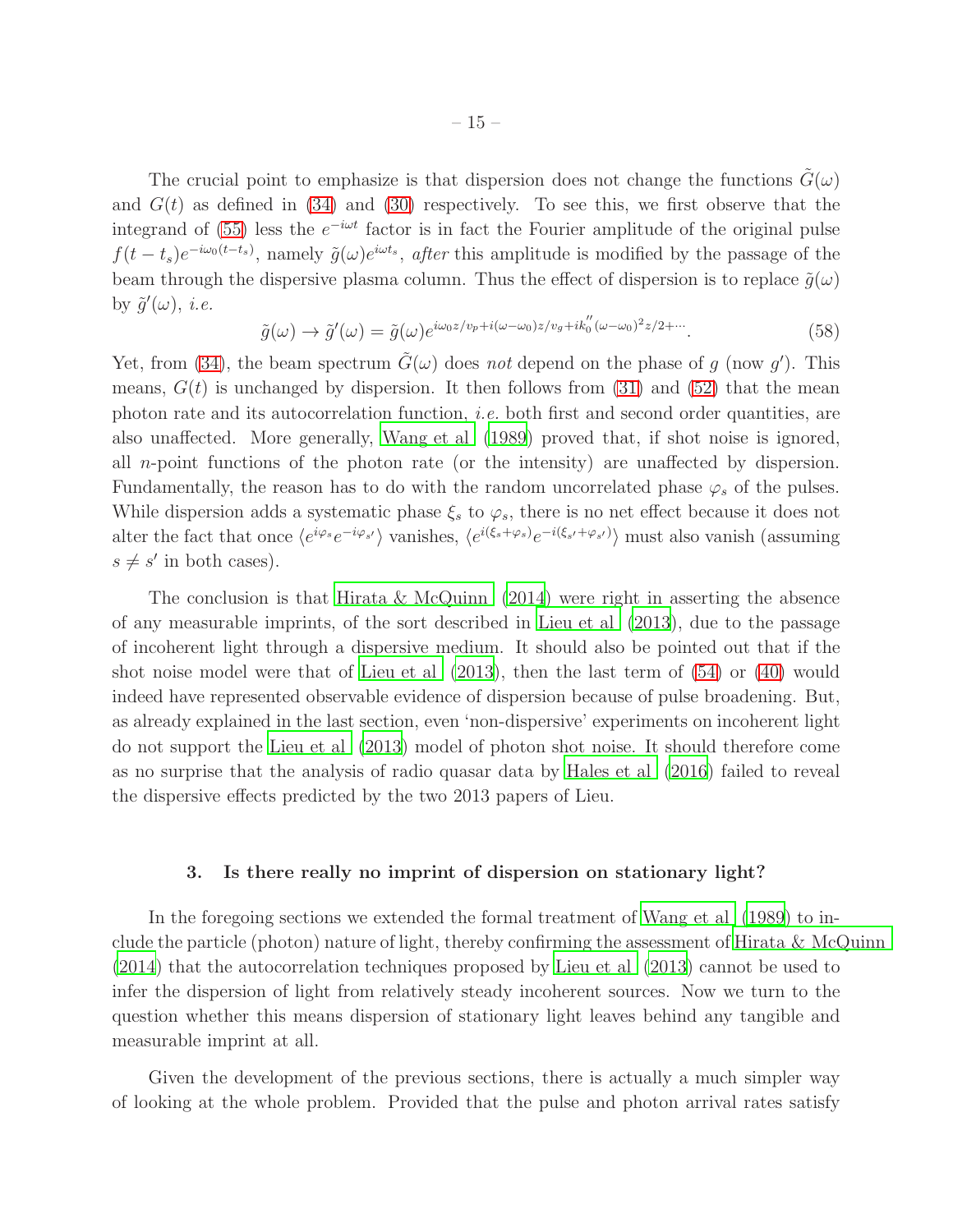$\lambda \sigma \gg 1$  and  $\langle M \rangle \sigma \gg 1$  (the latter means the photon occupation number of the beam is  $\gg$  1), conditions that are easily fulfilled in radio astronomy, one can ignore any pulses and photons in the beam, by modeling it as genuinely stationary light comprising many modes with random phases. Within some narrow band centered at frequency  $\omega_0$  and of bandwidth  $\delta\omega \ll \omega_0$ , therefore, one could depict a beam propagating through vacuum as

<span id="page-15-0"></span>
$$
\mathcal{A}_s(t,z) = \mathcal{A}_s^{(+)}(t,z) = \frac{1}{T} \sum_s \tilde{h}(\omega_s) e^{-i\omega(t-z) + i\varphi_s}
$$
(59)

where we assume

<span id="page-15-1"></span>
$$
h(\omega_s) = h_0 e^{-(\omega_s - \omega_0)^2 / 2\sigma^2}
$$
\n(60)

is the spectral amplitude at  $\omega_s$  as enforced by a passband filter or spectral line of the source, and an integral over frequencies of the form [\(55\)](#page-13-0) is replaced here by a sum over modes, noting that the bandwidth  $\delta\omega$  obeys [\(36\)](#page-8-6) and (from the periodic boundary condition as applied over the time span T) the number of modes is  $\approx T/\sigma$  where T is the total exposure time. In this way the mean photon arrival rate at a fixed position  $z$  of the observer and for various t is again given by [\(27\)](#page-7-3) and [\(31\)](#page-8-4), and the two-point function by [\(42\)](#page-9-2), with the quantities  $\mathcal{A}^{(+)}(t)$ and  $\langle \mathcal{A}^{(-)}(t)\mathcal{A}^{(+)}(t')\rangle$  given by [\(23\)](#page-6-2) and [\(24\)](#page-6-1) respectively.

If the beam has passed through a dispersive medium, however, [\(59\)](#page-15-0) will be modified to become

$$
\mathcal{A}_s(t,z) = \mathcal{A}_s^{(+)}(t,z) = \frac{1}{T} \sum_s \tilde{h}(\omega_s) e^{-i\omega t + i\omega_0 z/v_p + i(\omega_s - \omega_0)z/v_g + ik_0''(\omega_s - \omega_0)^2 z/2 + \cdots},\tag{61}
$$

with  $v_p$ ,  $v_g$ , and  $k_0''$  $\frac{1}{0}$  as defined in and around [\(56\)](#page-13-1) and [\(57\)](#page-13-2). The rest of the situation as already described in the previous subsection, namely  $G(t)$  and  $\tilde{G}(\omega)$  are unchanged by dispersion and there can be no imprint in such a context. Physically, this means the modes of chaotic (e.g. thermal) light are phase uncorrelated, *i.e.* the total brightness is proportional to the sum of the occupation number of each mode, or equivalently the sum of the modulus squares of the mode amplitudes. A 'cross term', or product of two different mode amplitudes, does not contribute because  $\langle \exp i(\phi_s - \phi_{s'}) \rangle = 0$  when the two mode phases are random and uncorrelated, and dispersion simply adds a systematic phase to  $\phi_s$  which does not alter the above picture of mode independence. Yet this does not mean, if each mode phase  $\phi_s$ comprises a random component  $\varphi_s$  and a systematic quadratic phase  $k_0''$  $\int_0^{\prime\prime} (\omega_s - \omega_0)^2 z/2$  that is imprinted by the dispersive medium, the latter phase is necessarily masked by the former from detection. In fact, we shall show how an analysis of phase information from an ensemble of individual modes that is more sophisticated than simple amplitude cross products can reveal the quadratic phase. This is a reasonable conclusion, since phase and occupation number are separate observables after all (quantum mechanically they are non-commuting dynamic variables).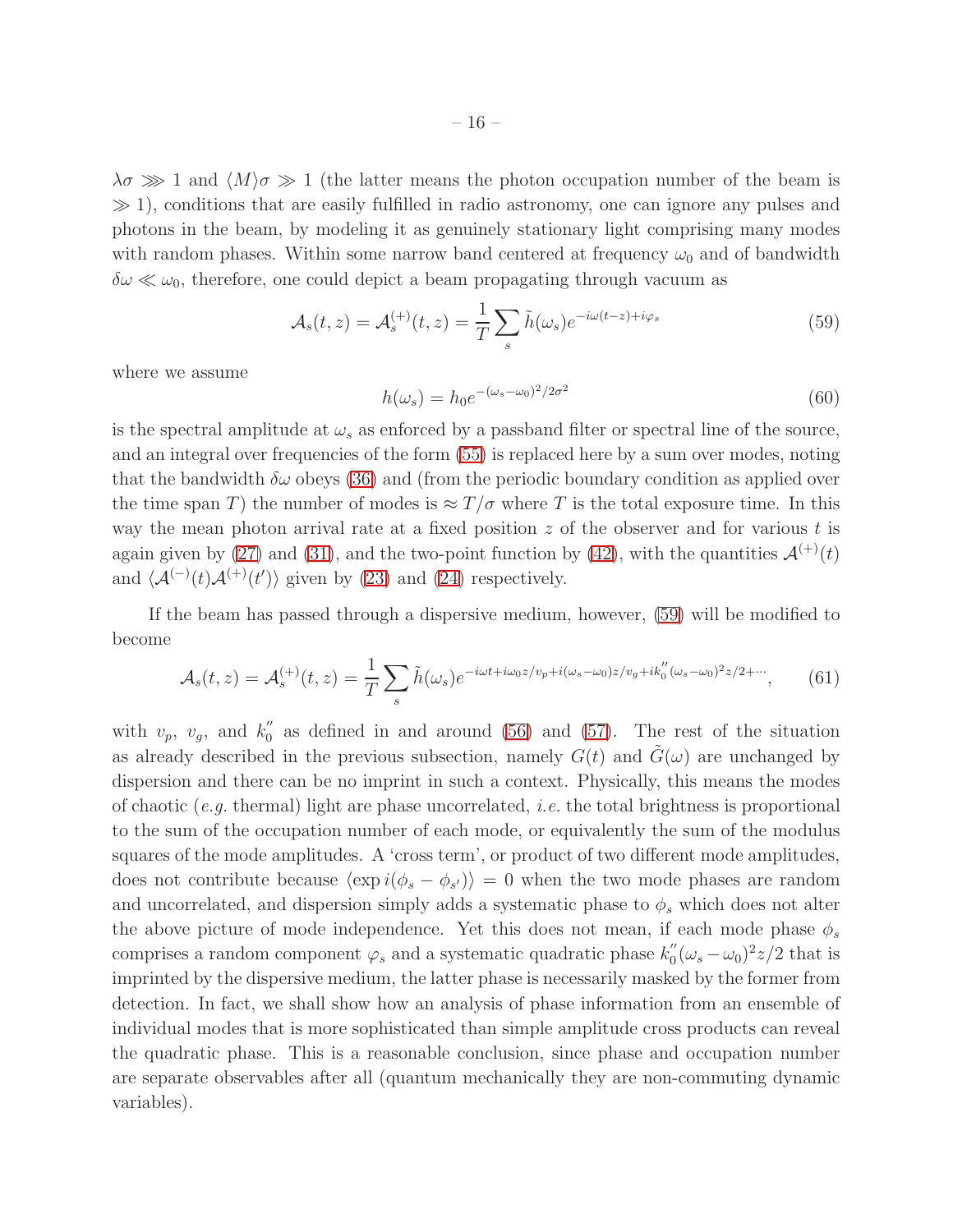As a simple illustration, lets us remove all inessentials by writing the phase of one mode of chaotic light with and without passage through a dispersive medium, as

$$
\phi_s = \varphi_s + \frac{1}{2}k_0''(\omega_s - \omega_0)^2 z,\tag{62}
$$

and  $\phi'_s = \varphi'_s$  $\mathcal{L}'_s$  respectively, with  $\varphi_s$  and  $\varphi'_s$  being random uncorrelated phases. If the former comes from a test beam and the latter some reference beam in the laboratory, any interference effect between the two beams will involve a term  $\propto \langle \text{Re} [\exp i(\phi_s - \phi_{s'})] \rangle = \langle \cos[\varphi_s - \varphi'_s + \varphi'_s \rangle]$  $k_0^{''}$  $\binom{1}{0}(\omega_s - \omega_0)^2 z/2$  = 0, and the same conclusion would apply even in the absence of the quadratic phase; in this respect the test beam responds in the same way whether there was dispersive propagation or not. But, on the other hand, if one *directly* measures the electric oscillation of many individual modes to determine their phases  $\{\phi_s\}$  and  $\{\phi'_s\}$  $s$ } at some fixed time epoch, as can readily be done with available technology (see below), then the ensemble average of these phases themselves will differ:  $\langle \phi \rangle$  $\langle s \rangle = \langle \varphi'_s$  $\langle s \rangle = 0$ , whereas  $\langle \phi_s \rangle = \langle \varphi_s \rangle + \langle k_0''$  $\int_0^{\prime\prime} (\omega_s - \omega_0)^2 z/2 \rangle = k_0^{\prime\prime}$  $\int_0^{\prime\prime} (\omega_s - \omega_0)^2 z/2$  does not vanish. In fact,  $\langle \phi_s \rangle$  is frequency dependent, and from this dependence as ascertained by examining many modes one can in principle deduce the value of  $k_0''$  $\int_{0}^{\pi}$ , hence the column density of dispersion, as we shall argue in detail.

Let us therefore write the Fourier amplitude of a model in full *viz*.

$$
\tilde{\mathcal{A}}_s^{(+)}(\omega) = \frac{1}{T} \tilde{h}(\omega_s) e^{i\varphi_s + i\omega_0 z/v_p + i(\omega_s - \omega_0)z/v_g + ik_0''(\omega_s - \omega_0)^2 z/2 + \cdots} \tag{63}
$$

where the  $k_0''$  $\frac{1}{0}$  term of the exponent is, in terms of the typical density of the intergalactic medium and distance to quasars,

<span id="page-16-0"></span>
$$
\frac{1}{2}k_0''(\omega - \omega_0)^2 z = 26.5 \left(\frac{n_e}{10^{-7} \text{ cm}^{-3}}\right) \left(\frac{\omega_0}{6 \text{ GHz}}\right)^{-1} \left(\frac{\delta \omega / \omega_0}{10^{-4}}\right)^2 \left(\frac{z}{1 \text{ Gpc}}\right),\tag{64}
$$

and with the chosen bandwidth  $\delta\omega = 0.6$  MHz the next order term is  $\approx \delta\omega/\omega_0 = 10^{-4}$  times the  $k_0$ <sup>"</sup>  $\frac{1}{0}$  term, which puts it at  $\ll 1$  values.

Now the question naturally arises: can the individual modes be measured to probe the quadratic spectral phase of dispersion, namely the  $k_0''$  $\frac{1}{0}$  term? SETI observers have demonstrated 1 Hz spectral resolution at GHz frequencies, provided the total exposure  $T$  is long enough to reach the resolution whilst ensuring the detection of at least one mode, [Harp et al](#page-20-8) [\(2016\)](#page-20-8). For an exposure time of merely  $T \approx 6$  s, the number of modes is

<span id="page-16-1"></span>
$$
N_{\text{mode}} \approx T/\sigma = \frac{T\delta\omega}{(2\pi)} \approx 6 \times 10^6,\tag{65}
$$

*i.e.* the spacing between modes is indeed  $d\omega = 2\pi/T \approx 1$  Hz. Thus, longer exposure means even better spectral resolution. Moreover, if one digitizes an incoherent detector time series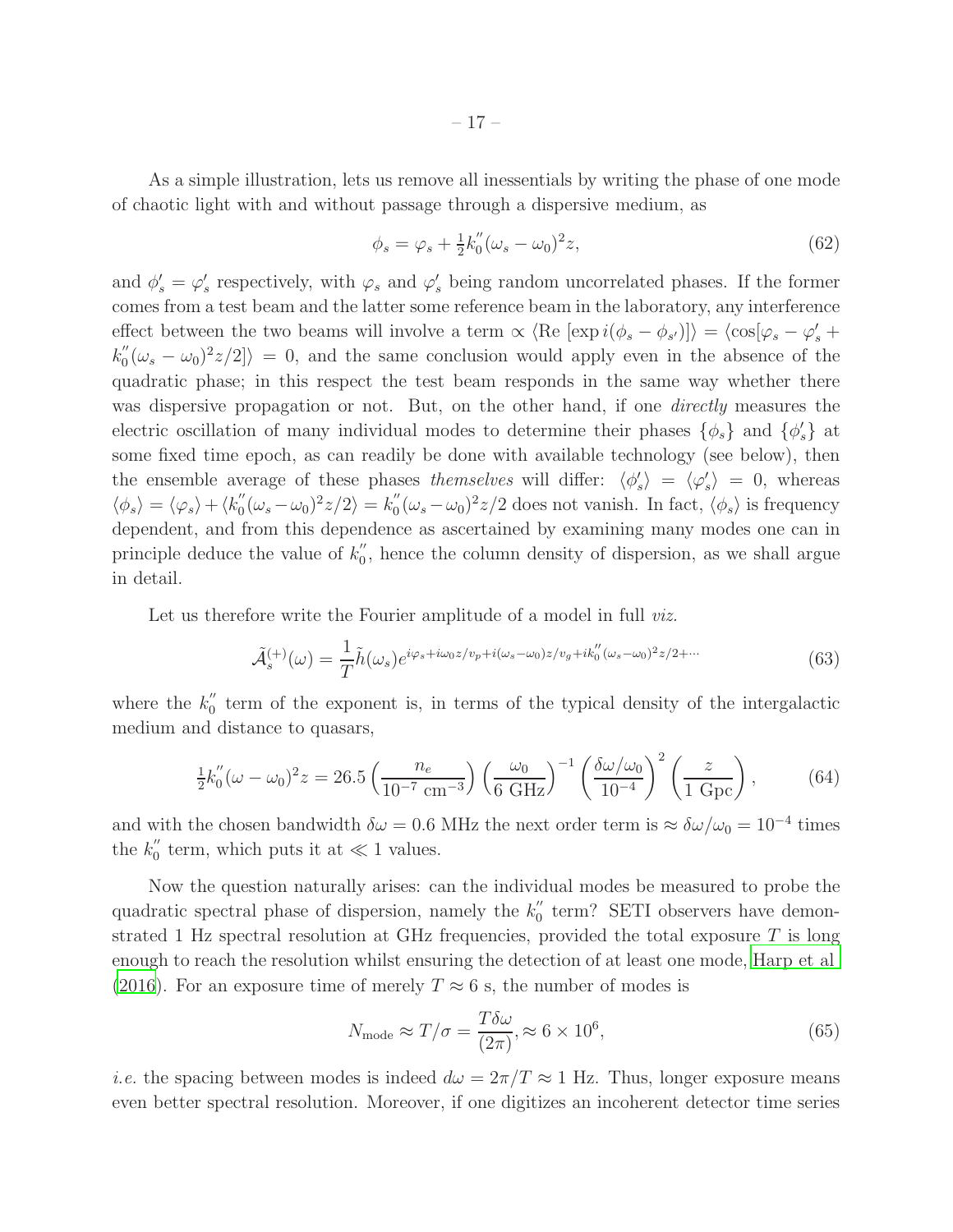(waveform) spanning the total duration T at a factor  $> 10<sup>3</sup>$  times beneath the coherence time  $\sigma \approx 1/\delta\omega$ , one would directly sample the electric field with the help of an amplifier to measure the phase of the mode (relative to the some reference which is the same for all modes), as is done in radio astronomy at low frequencies anyway. Since the assumption is that the source emission has high occupation number, this would not add noise unless the amplifier noise temperature were higher than the source temperature.

If such phase measurements are simultaneously made in a single exposure of  $T$  at various frequencies located *symmetrically* on either side of  $\omega_0$  across the full Gaussian bandwidth of [\(60\)](#page-15-1), the data would consist of a set of phases  $\{\phi_s, s = 1, 2, \cdots, n\}$  where  $n \leq N_{\text{mode}}$  can be as large as  $6 \times 10^5$  in just 6 s from the previous paragraph, and

<span id="page-17-1"></span>
$$
\phi_s = \varphi_s + \frac{\omega_0 z}{v_p} + \frac{(\omega_s - \omega_0)z}{v_g} + \frac{1}{2}k_0''(\omega_s - \omega_0)^2 z + \cdots
$$
 (66)

Computing the sample mean of the phases, the first and third terms vanish (the former due to mode phase decorrelation, the latter by the symmetric distribution of  $\omega_s$  about  $\omega_0$ ), and the second term is a constant equal to  $\omega_0 z$  if we assume (without introducing any appreciable error) that the phase velocity is  $v_p \approx c = 1$ . Thus

<span id="page-17-0"></span>
$$
\bar{\phi}_s = \frac{1}{2} k_0'' z (\overline{\omega_s - \omega_0})^2 + \text{const.} = \frac{1}{2} k_0'' z \sigma^2 + \text{const.}
$$
 (67)

Although the last term is a very big constant, it should not act as a deterrent because there is always a reference phase value to be subtracted, and in any case the convention of phase measurements periodically wraps  $\phi_s$  around the range  $-\pi \leq \phi_s \leq \pi$ .

Thus the strategy here is to fine tune the addition or subtraction of a large constant to the measured  $\bar{\phi}_s$  such that the resulting value becomes proportional to  $\sigma^2$ , the constant of proportionality then yields the sought after information on  $k_0''$  $\frac{1}{0}$ , hence the dispersive column density  $n_e x$  of the intergalactic medium via [\(64\)](#page-16-0). This means one has to repeat the measurement with various spectral filtering, namely different  $\sigma \approx \delta \omega$  but the same central frequency  $\omega_0$ , until one successfully detects the  $k_0''$  term. The difficulty of following through this proposed idea lies in the stability of the frequencies at which  $\phi_s$  is sampled, especially the central frequency  $\omega_0$  because even the slightest fluctuation in  $\omega_0$  could trigger a very large phase error in the constant, *i.e.*  $\omega_0 z$ , term of [\(67\)](#page-17-0). This is a challenge on the absolute stability of one's clock which, as we shall see below, can only marginally be met with current technology.

The problem is completely mitigated here, however, by the *simultaneous* sampling within the same exposure time T of the phase  $\phi_s$  of as many of the  $N_{\text{mode}}$  available modes as possible, where  $N_{\text{mode}}$  is given by [\(65\)](#page-16-1). This can be achieved by sampling the received waveform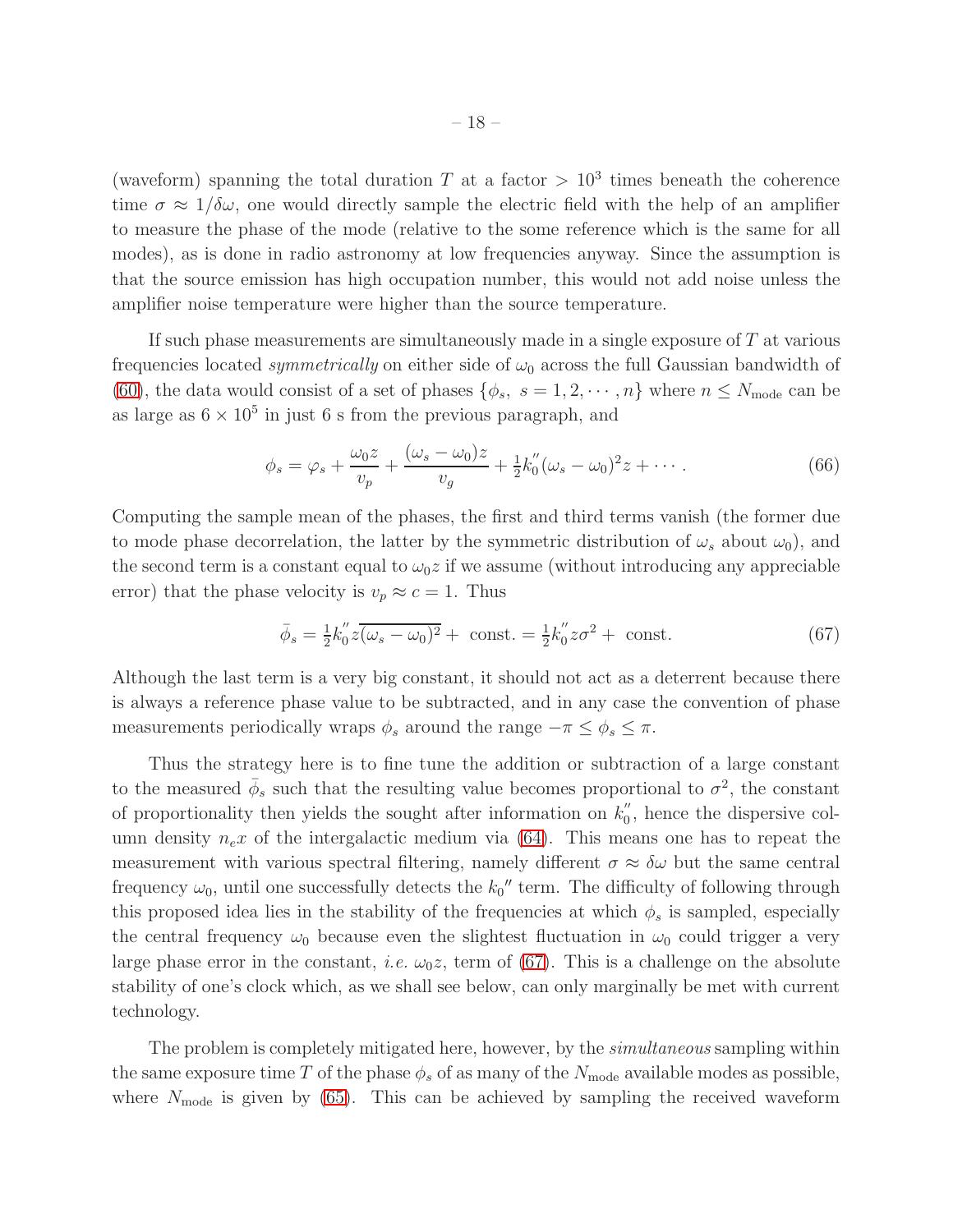sufficiently fast for sufficiently long time  $T$  and then performing fast Fourier transform (FFT) to the sampled data. As already noted immediately after [\(65\)](#page-16-1), the total sampling duration determines the frequency spacing of these modes. The FFT produces not only the amplitude of each mode but also their relative phases referenced to the carrier wave  $\omega = \omega_0$  at some time epoch. The latter is exactly what we need here.

Provided the modes are distributed symmetrically across the spectral filter in frequency space, one can take the phase average of a smaller subset of the full sample, starting with the core of the filter around  $\omega_0$ , then moving outward to cover pairs of equally-sized frequency interval placed symmetrically away (i.e. equidistant) from the core region of the Gaussian. In this way the averages  $\bar{\phi}_s$  will all be evaluated using exactly the same  $\omega_0$  because of the simultaneity of the individual measurements of  $\phi_s$ , but increasing  $\sigma$  as one subset moves further away from  $\omega = \omega_0$  than the previous. Since, as explained after [\(65\)](#page-16-1), one has up to  $6 \times 10^5$  data points for  $\phi_s$  over a mere 6 s interval, and a more realistic exposure time for radio telescopes is much longer than 6 s, there should be no lack of samples for the purpose of averaging over each subset. Beware however that the value of  $\sigma$  for each subset is to be calculated by assigning equal weights to the relevant frequencies and not in accordance with  $h(\omega_s)$ , because within the region of appreciable  $h(\omega_s)$  where phase measurements can be made, the phase of a mode is independent of its amplitude, and participates in [\(67\)](#page-17-0) equally as any other in the same subset.

Another possible snag in this approach pertains to its requirement of symmetrical distribution of the modes on either side of  $\omega_0$  to ensure  $\overline{\omega_s - \omega_0} = 0$ , *i.e.* to bring about exact cancelation of the third term of [\(66\)](#page-17-1) when one forms  $\bar{\phi}_s$ . Any deviation of  $\overline{(\omega_s - \omega_0)}$  from zero by as small as one part in  $10^{18}$  would be sufficient to cause this third term to become  $O(1)$ , thereby jeopardizing the effort. Again as before, since we are working on one contemporaneously acquired data set within the same exposure time T, this is not really a problem. In fact, only one clock will be used to digitize the incident waveform and FFT it, and no relative error among the mode frequencies is actually expected. The only error is in the absolute frequency of each mode, since this is subject to the intrinsic error of the clock itself, which is irrelevant to the problem<sup>[3](#page-20-9)</sup>.

Ultimately, the goal is to add the same constant to (or subtract it from) the average phase of each subset of modes to ensure the resultant is proportional to the spectral vari-

<sup>3</sup>Although such an error will not affect our effort, we comment in passing that the most accurate clock to date is in any case stable to 2 parts in  $10^{16}\sqrt{T}$  where T is the integration time in seconds, [Schioppo et al](#page-20-10) [\(2017\)](#page-20-10). Obviously, the exposure time of  $T \approx 6$  s we quoted earlier was merely for illustrative purposes, *i.e.* a more realistic exposure of  $T \approx 6,000$  s would increase the stability to one part in  $10^{18}$  which would suit the requirement stipulated above, even in terms of absolute error.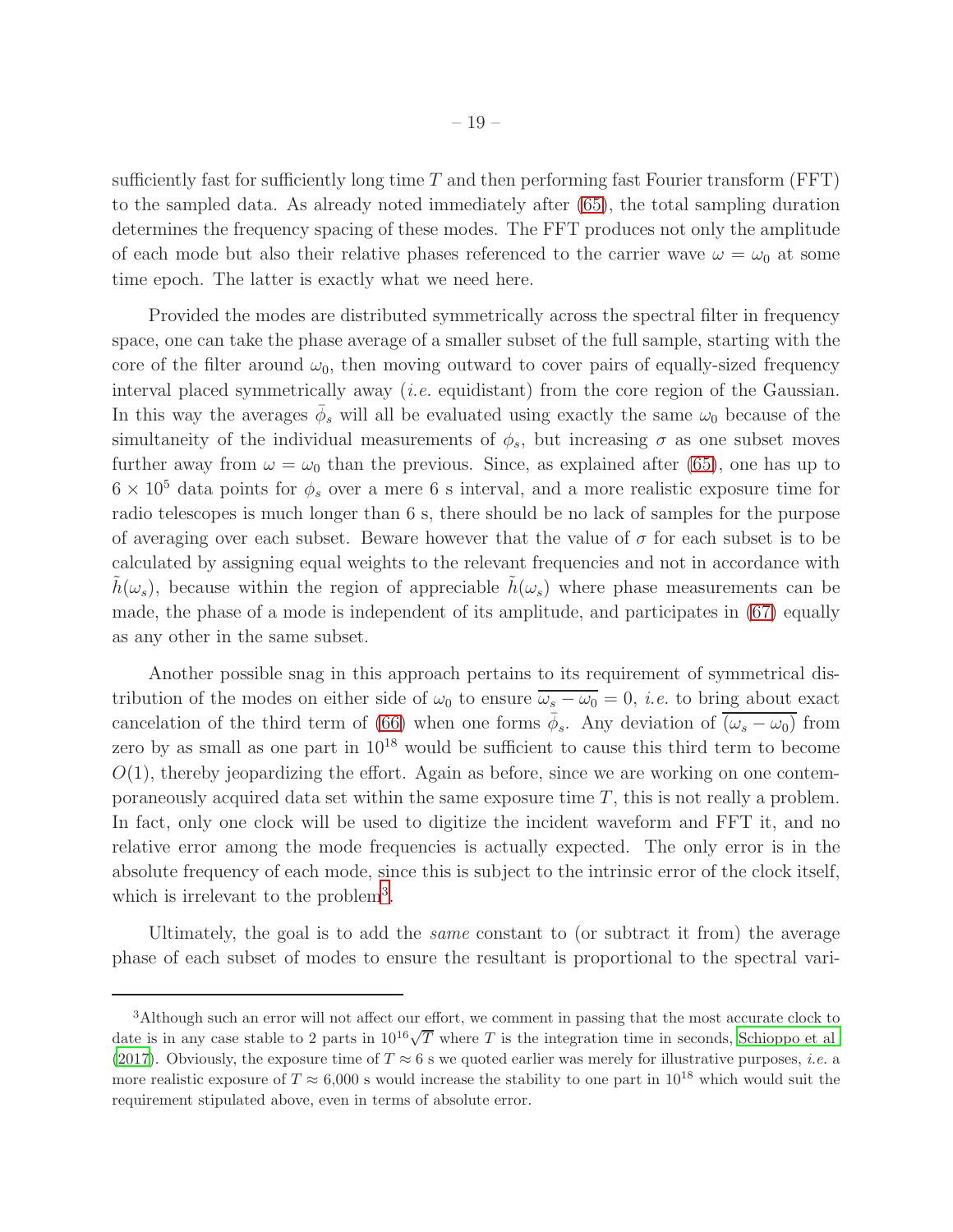ance  $\sigma^2$  of the subset with the appropriate corresponding constant of proportionality. The uncertainty in the dispersive column density  $n_e z$  as inferred from [\(64\)](#page-16-0) is then determined by the degree to which the aforementioned additive (or subtractive) constant varies from subset to subset. Thus, there can be no sensible claim of a detection of the ionized intergalactic medium unless the variation in this constant is less than the  $k_0''$  $\int_{0}^{\pi}$  term in [\(64\)](#page-16-0).

#### 4. Summary and Conclusion

The recent method proposed by [Lieu et al \(2013](#page-20-0)) to detect intergalactic baryons by looking for their dispersive effect on the light of incoherent distant sources relies on a generalization of the treatment of [Cordes \(1976](#page-19-4)), to also include photons as the sort of pulses (or wave packets) susceptible to broadening by dispersion. In this paper we demonstrate more formally the argument of [Hirata & McQuinn \(2014\)](#page-20-1), on how [Lieu et al \(2013](#page-20-0)) was fundamentally flawed, namely photons emitted by incoherent sources are the consequence of the normal ordering of operators in the second quantization process, *i.e.* they are not at all the same as the classical pulses of [Cordes \(1976\)](#page-19-4). If these classical pulses, each of which is a coherent bundle of many photons, are completely absent from the incoherent source, then the observation strategy of [Lieu et al \(2013](#page-20-0)) that focusses upon the distortion of intensity fluctuations as a sign of dispersion by the ionized intergalactic baryons will fail.

This paper did not end in such an unfortunate note, however. We proceeded to suggest another completely different approach, by recognizing that current technology allows one to measure the phase of individual modes of incoherent radiation to test for the presence of the quadratic spectral phase left behind by dispersion as imprint. We provided observers with a clear strategy that can lead to a robust detection of the quadratic phase, and hence affords them a means of clinching the line-of-sight column density of ionized intergalactic plasma in virtually any direction that ends at a radio source.

#### REFERENCES

<span id="page-19-4"></span><span id="page-19-3"></span><span id="page-19-2"></span><span id="page-19-1"></span><span id="page-19-0"></span>Bohm, D., 1951, Quantum Theory (New York: Prentice Hall) Born, M., & Wolf, E., 1970, Principles of Optics, (4th edition; Oxford:Pergamon) Cen, R. & Ostriker, J.P., 1999, ApJ, 514, 1 Cordes, J.M., 1976, ApJ, 210, 780 Davé, R., et al. 2001, ApJ, 552, 473